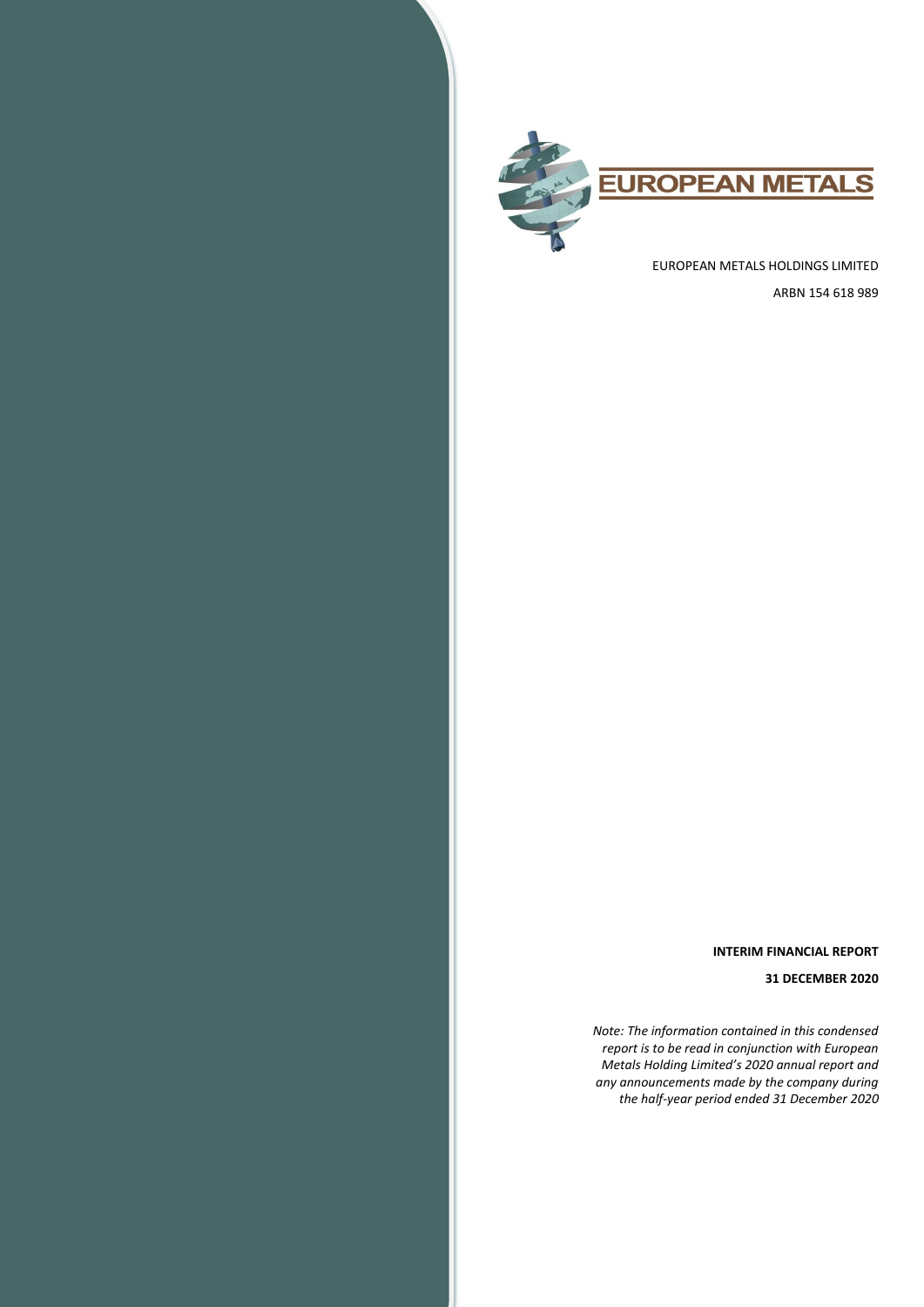### **CORPORATE DIRECTORY**

#### **Directors**

Mr Keith Coughlan Mr Richard Pavlik Mr Kiran Morzaria Mr Lincoln Palmer Bloomfield, Jr

#### **Company Secretary**

Mr Dennis Wilkins

### **Registered Office in Australia**

Suite 2 11 Ventnor Avenue WEST PERTH WA 6005 Telephone: +61 8 6245 2050 Facsimile: +61 8 6245 2055 Email: [www.europeanmet.com](http://www.europeanmet.com/)

#### **Registered Address & Place of Incorporation**

Rawlinson & Hunter Woodbourne Hall PO Box 3162 Road Town TORTOLA VG1 110 BRITISH VIRGIN ISLANDS

#### **Share Register**

Computershare Investor Services Limited Level 11 172 St Georges Terrace PERTH WA 6000 Telephone: +61 8 9323 2000 Facsimile: +61 8 9323 2033

#### **Auditor**

Stantons International Audit & Consulting Pty Ltd Level 2, 1 Walker Avenue WEST PERTH WA 6005 Telephone: +61 8 9481 3188 Facsimile: +61 8 9321 1204

#### **Securities Exchange Listing – Australia**

Australian Securities Exchange Limited Level 40, Central Park 152-158 St Georges Terrace PERTH WA 6000

#### ASX Code: EMH

## **Securities Exchange Listing – NASDAQ** Nasdaq Inc 151 W. 42nd Street New York City NY 10036 United States Sox code: EMIT<br>Securities Exchange Li<br>Nasdaq Inc<br>151 W. 42<sup>nd</sup> Street<br>New York City<br>NY 10036 United State<br>NASDAQ Code: ERPNF

Executive Chairman Executive Director Non-Executive Director Non-Executive Director

### **Registered Office in Czech Republic**

GEOMET s.r.o. Ruska 287 417 01 Dubi Bystrice The Czech Republic Telephone: +420 732 671 666

### **Nominated Adviser & Joint Broker**

WH Ireland Ltd 24 Martin Lane LONDON EC4R 0DR UNITED KINGDOM

## **Joint Broker**

Shard Capital Partners LLP 23rd Floor, 20 Fenchurch Street LONDON EC3M 3BY UNITED KINGDOM

#### **UK Depository**

Computershare Investor Services plc The Pavilions Bridgewater Road BRISTOL BS99 677 UNITED KINGDOM

### **Reporting Accountants (UK)**

Chapman Davis LLP 2 Chapel Court LONDON SE1 1HH UNITED KINGDOM

## **Securities Exchange Listing – United Kingdom**

London Stock Exchange plc 10 Paternoster Square LONDON EC4M 7LS UNITED KINGDOM

AIM Code: EMH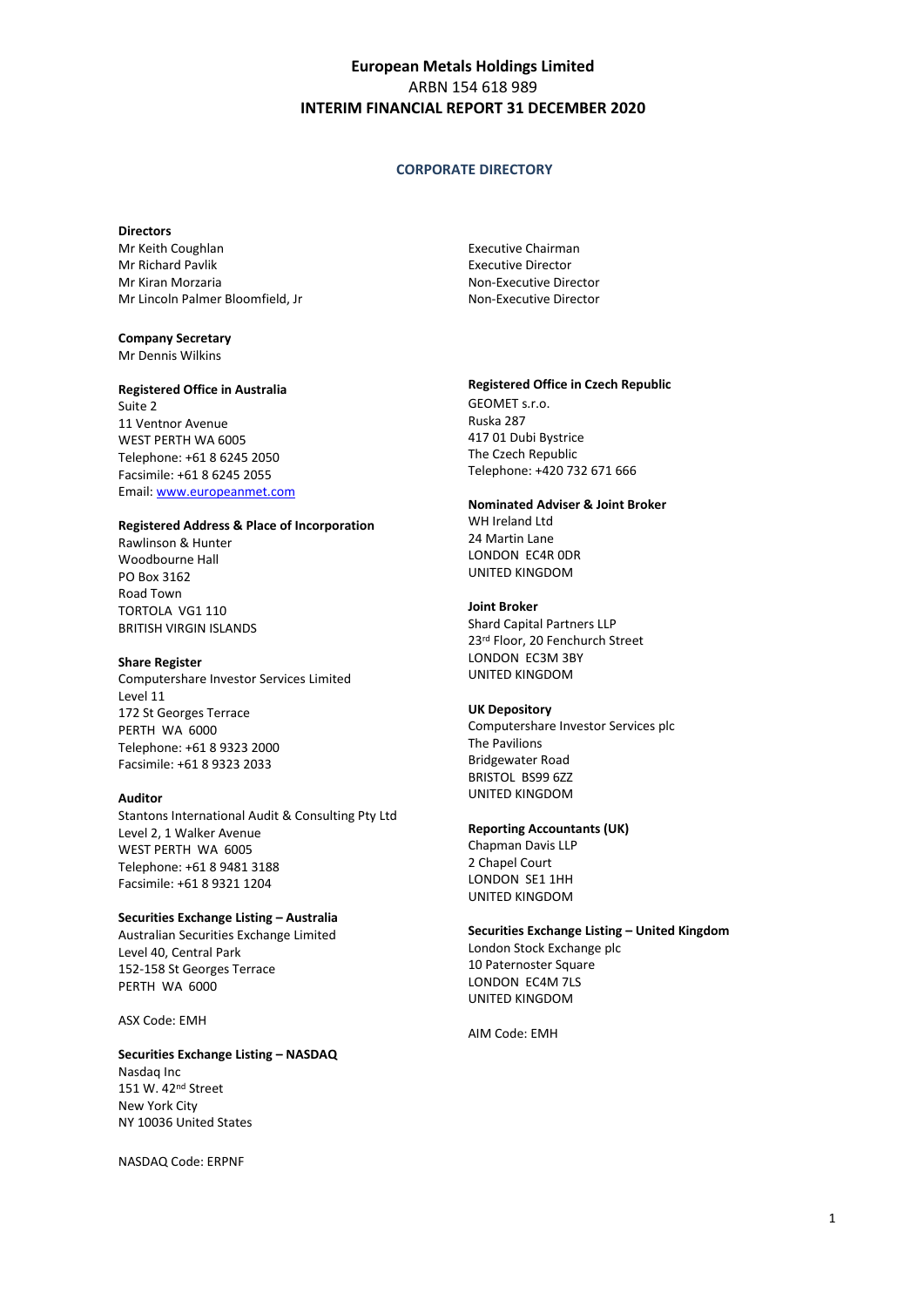## **CONTENTS**

| Directors' Report                                                                  | 3  |
|------------------------------------------------------------------------------------|----|
| Auditor's Independence Declaration                                                 | 6  |
| Consolidated Statement of Profit or Loss and Other Comprehensive Income            | 7  |
| <b>Consolidated Statement of Financial Position</b>                                | 8  |
| Consolidated Statement of Changes in Equity                                        | 9  |
| <b>Consolidated Statement of Cash Flows</b>                                        | 10 |
| Condensed Notes to the Consolidated Financial Statements                           | 11 |
| Directors' Declaration                                                             | 19 |
| Independent Audit Review Report to the members of European Metals Holdings Limited | 20 |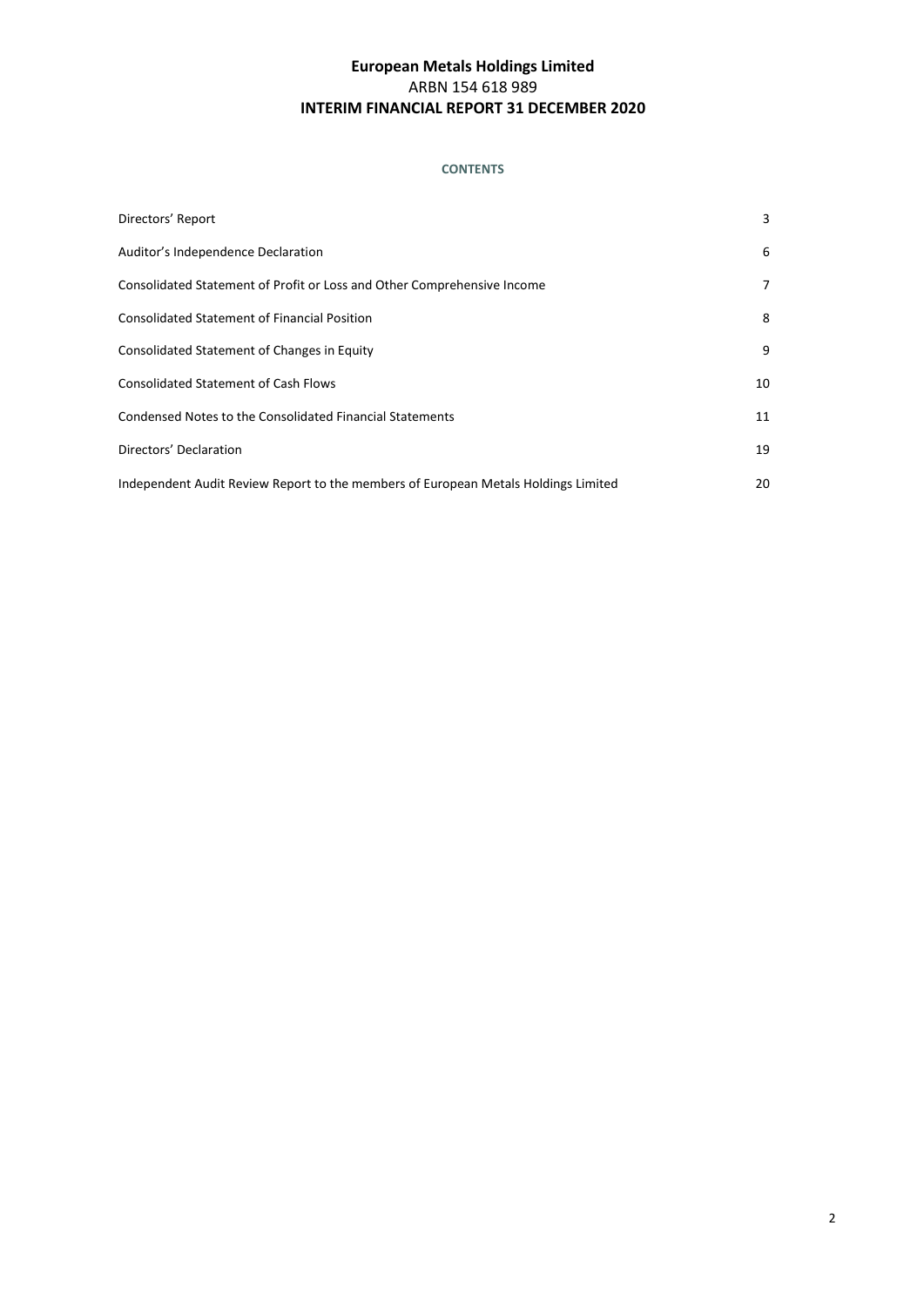### **DIRECTORS' REPORT**

Your Directors submit the financial report of the consolidated group for the half year ended 31 December 2020.

#### **Directors**

The names of the directors who held office during or since the end of the half-year.

| Mr Keith Coughlan                | <b>Executive Chairman</b> | Appointed 30 June 2020              |
|----------------------------------|---------------------------|-------------------------------------|
|                                  |                           | Appointed Director 6 September 2013 |
| Mr Richard Pavlik                | <b>Executive Director</b> | Appointed 27 June 2017              |
| Mr Kiran Morzaria                | Non-Executive Director    | Appointed 10 December 2015          |
| Mr Lincoln Palmer Bloomfield, Jr | Non-Executive Director    | Appointed 4 January 2021            |

#### **Results of Operations**

The consolidated loss for the half year ended 31 December 2020 amounted to \$2,317,327 (2019: \$1,591,389 loss).

#### **Review of Operations**

**F**or the reporting period the Company continued to manage the advancement of the Cinovec Lithium/Tin Project in Czech Republic. The macro conditions relative to the Project have been very strong for the period. Global lithium prices steadily increased, with more dramatic increases seen immediately post the period. In addition to the global conditions, support within the European Union (the Company's region of operations) for battery metals project development has increased substantially.

#### **Some significant highlights of the project development and EMH level initiatives for the period are as follows.**

### • **Partnership with European Union body**

The Company announced a support and financing agreement with KIC InnoEnergy SE ("EIT InnoEnergy") on 28 July 2020. The body is the principal facilitator and organiser of the European Battery Alliance. The purpose of the agreement is to facilitate the accelerated construction financing and ultimate commercialisation of Cinovec, by assisting in:

- Sourcing construction finance;
- Securing grant funding; and
- Assisting in offtake introductions and negotiations.

EIT InnoEnergy leads the European Battery Alliance which was initiated by the European Commission to create a competitive and sustainable battery cell manufacturing value chain in Europe. Since the initiation of this agreement, overall support for green energy initiatives, the development of a European Battery Industry and the continued growth of the Electric Vehicle industry has increased significantly.

#### **• Measured Resource Drilling Commenced**

Measured Resource drilling commenced at the Cinovec Project in early August 2020, with the key aims of

- completing a total of nineteen resource drill holes for a total of 5,550 m;
- completing a further two hydro-geological drill holes and four geotechnical drill holes once resource drilling has been completed; and
- the provision of approximately 10t of drill core for further metallurgical testing and to generate samples.

Drilling is aimed at converting a sufficient portion of the existing Indicated Mineral Resource to the Measured Resource category and subsequently to a Mineral Reserve, to cover the first two years of the scheduled mining plan and obtaining a sufficient amount of ore samples for the next phase of metallurgical testing. The majority of the material will be utilised in the pilot scale testing for the Front End Engineering Design ("FEED") Study. A total of nineteen diamond drill holes will be completed for 5,550 metres. A further four geotechnical holes along the planned underground decline route will be drilled and logged subsequent to the completion of the resource drilling. This data will allow final development ready designs to be completed for the declines. Drilling i<br>
and sub:<br>
amount<br>
testing f<br>
testing f<br>
metres.<br>
the com<br>
Post per<br>
program<br>
April 21.

Post period, the Company reported positive results from that portion of this programme that had been completed. The programme has been slightly delayed due to a combination of COVID19 and weather events and is now expected to complete in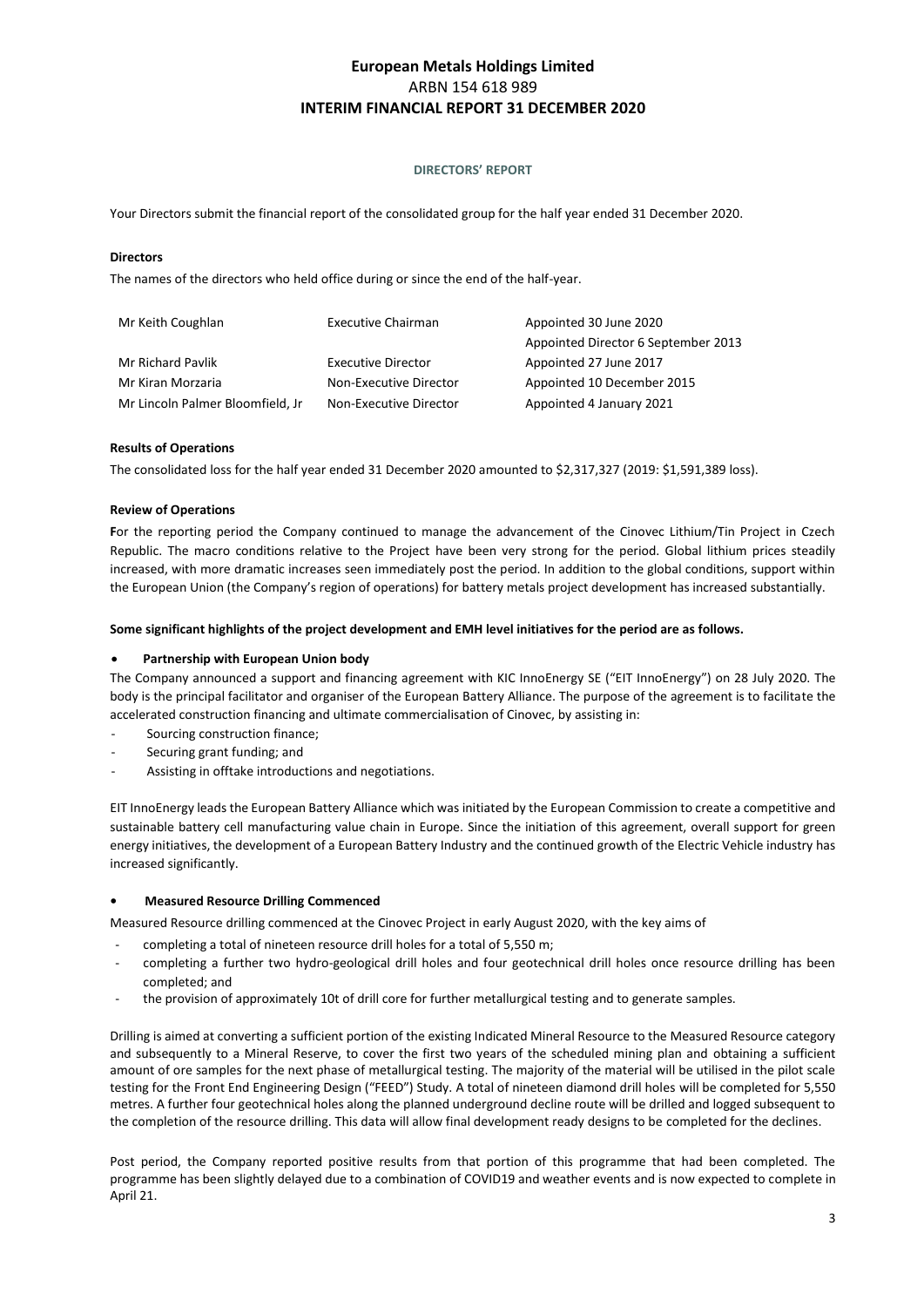#### • **Further International Listing Initiatives**

On 6 December 2020 the Company commenced trading on the US OTC Pink Market (PKC: EMHLF) and on 15 December 2020 also announced that it had been accepted to trade on the globally renowned US based NASDAQ International program (Nasdaq: ERPNF).

The Company anticipates that these initiatives will help grow its global brand, increase liquidity and shape its message to the US investment community. This program will also accelerate the Company's exposure to US shareholders and offers a cost-effective method to access US investment, providing a nexus to the largest capital markets globally. Entry to US markets will increase the ease with which North American investors can purchase European Metals securities. The ASX will continue to be the Company's main listing, with investors able to purchase shares through NASDAQ, OTC Pink, UK-based AIM market and Germany's Frankfurt Börse.

The Company also advised during the period its intention to list on The Prague Stock Exchange to provide the opportunity for Czechs to invest directly via their domestic exchange. A PSE listing would further leverage substantial national interest in the Cinovec project. These discussions are ongoing.

#### **Corporate and Administration**

#### **• Funding agreements**

The Company entered into two separate funding agreements with 6466 Investments Pty Ltd during the period. The funds were sourced to assist in financing European Investor Relations initiatives, proposed listing in Czech and its ongoing operations. Any funds drawn down were converted to CDI's in the Company at a 15% discount to the 10-day VWAP in the Company's securities. The Company made its first drawdown of A\$250k on 17 July 2020 and completed the issue of 1,049,825 CDIs. On 27 August 2020, the Company announced that it has completed the issue of 927,300 CDIs in respect to the second draw down of the funding facility. The Company received \$250k in respect of the second draw down. The Company made its third drawdown of A\$250k on 23 October 2020 and completed the issue of 723,323 CDIs. On 13 November 2020, the Company completed the issue of 719,821 CDIs in respect of the fourth and final draw down.

The second agreement was entered into on 30 December 2020. This facility was also for \$ 1 million and on largely the same terms. The funds the subject of the second agreement were drawn down post the reporting period.

#### **• Senior Management Changes**

On 2 November 2020, the Company announced the appointment of Mr. Dennis Wilkins as Company Secretary. Mr. Wilkins replaced Julia Beckett. Mr. Wilkins is the founder and principal of DWCorporate Pty Ltd, a corporate advisory firm servicing the natural resources industry.

#### **Significant events after the reporting date**

On 4 January 2021, the Company announced the appointment of Ambassador Lincoln Palmer Bloomfield, Jr as a Non-Executive Director of the Company. Ambassador Bloomfield is based in Washington, DC, and brings governance and regulatory experience, years of international diplomacy and security expertise to the EMH Board, along with a North American presence while his private sector experience is centered on sustainability, resilience and renewable energy.

On 6 January 2021, the Company completed the issue of 1,463,734 CDIs in respect of the full drawdown of the Fund Facility Agreement between 6466 Investments Pty Ltd and the Company of \$1 million.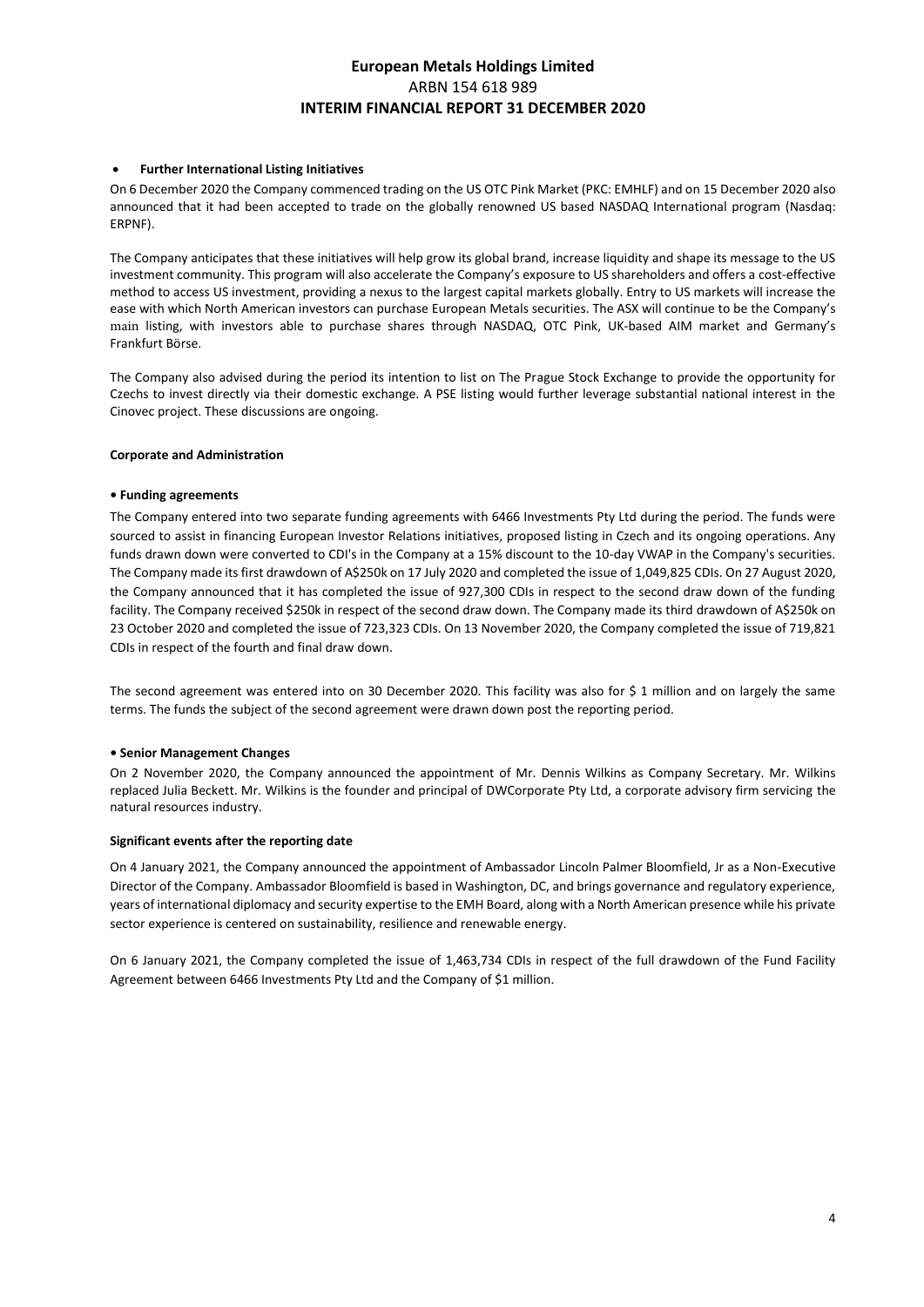#### **Significant events after the reporting date (continued)**

On 18 January 2021, the Company completed the cancellation of 2,000,000 unlisted options (exercise price \$0.25 expiring 31 December 2022) and the issue of 1,613,708 CDIs in lieu of these options in accordance with the terms and conditions of the consultant options held by European Energy and Infrastructure Group Limited. The CDIs have been issued for nil consideration per the terms and conditions of the options.

On 8 February 2021, the Company completed the issue of 6,454,546 CDIs to institutional and sophisticated investors at \$1.10 per CDI to raise \$7.1 million. The Placement was well supported, especially by Thematica Future Mobility, a Luxembourg-based green energy fund. The proceeds of the Placement will assist in the further development of the Cinovec Lithium Project, the largest hard rock lithium resource in Europe, and further general working capital.

On 5 March 2021, the Company cancelled 3,000,000 unlisted options (exercise price \$0.25 expiring 31 December 2022) and the issue of 2,435,880 CDIs in lieu of these options in accordance with the terms and conditions of the consultant options held by European Energy and Infrastructure Group Limited. The CDIs have been issued for nil consideration.

On 5 March 2021, the Company issued 300,000 CDIs in satisfaction of a \$330,000 fee for the provision of digital marketing services and 1,200,000 warrants, exercise price of \$1.10 per warrant expiring on 31 January 2023, to an investor relations consultant.

Other than as outlined above, there were no other significant events after the reporting period.

#### **Geomet Tenement Schedule**

| Permit                  | Code        | <b>Deposit</b>    | Interest at 1 July<br>2020 | Acquired /<br><b>Disposed</b> | Interest at 31<br>December 2020 |
|-------------------------|-------------|-------------------|----------------------------|-------------------------------|---------------------------------|
|                         | Cinovec     |                   | 100%                       | N/A                           | 100%                            |
| <b>Exploration Area</b> | Cinovec II  | N/A               | 100%                       | N/A                           | 100%                            |
|                         | Cinovec III |                   | 100%                       | N/A                           | 100%                            |
|                         | Cinovec IV  |                   | 100%                       | N/A                           | 100%                            |
| Preliminary             | Cinovec II  | Cinovec East      | 100%                       | N/A                           | 100%                            |
| Mining Permit           | Cinovec III | Cinovec South     | 100%                       | N/A                           | 100%                            |
|                         | Cinovec IV  | Cinovec NorthWest | 100%                       | N/A                           | 100%                            |

#### **Auditor's Independence Declaration**

The auditor's independence declaration for the half year ended 31 December 2020 has been received and can be found on page 6 of the financial report.

This report of the Directors is signed in accordance with a resolution of the Board of Directors.

Keith Coughlan **EXECUTIVE CHAIRMAN** Keith Coughlan<br>**EXECUTIVE CH,<br>15 March 2021**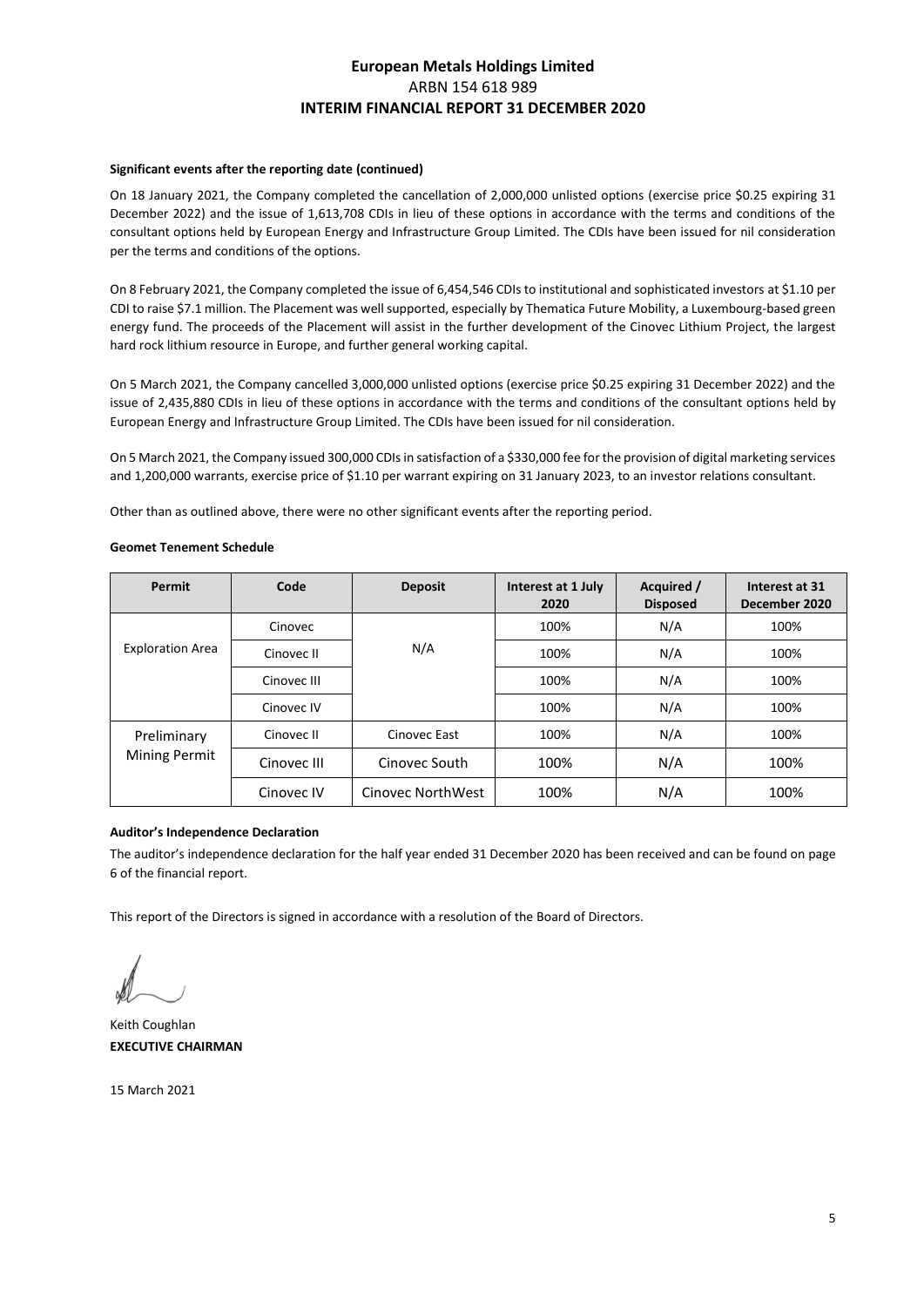Stantons International Audit and Consulting Pty Ltd trading as

Stantons International

Chartered Accountants and Consultants

PO Box 1908 West Perth WA 6872 Australia

Level 2, 1 Walker Avenue West Perth WA 6005 Australia

> Tel: +61 8 9481 3188 Fax: +61 8 9321 1204

ABN: 84 144 581 519 www.stantons.com.au

15 March 2021

Board of Directors European Metals Holdings Limited Suite 2, 11 Ventnor Avenue West Perth WA 6005

Dear Sirs

### **RE: EUROPEAN METALS HOLDINGS LIMITED**

In accordance with section 307C of the Corporations Act 2001, I am pleased to provide the following declaration of independence to the directors of European Metals Holdings Limited.

As Audit Director for the review of the financial statements of European Metals Holdings Limited for the half year ended 31 December 2020, I declare that to the best of my knowledge and belief, there have been no contraventions of:

- (i) the auditor independence requirements of the Corporations Act 2001 in relation to the review; and
- (ii) any applicable code of professional conduct in relation to the review.

Yours faithfully

**STANTONS INTERNATIONAL AUDIT AND CONSULTING PTY LIMITED (Trading as Stantons International) (An Authorised Audit Company)**

fracis

**Samir Tirodkar Director**

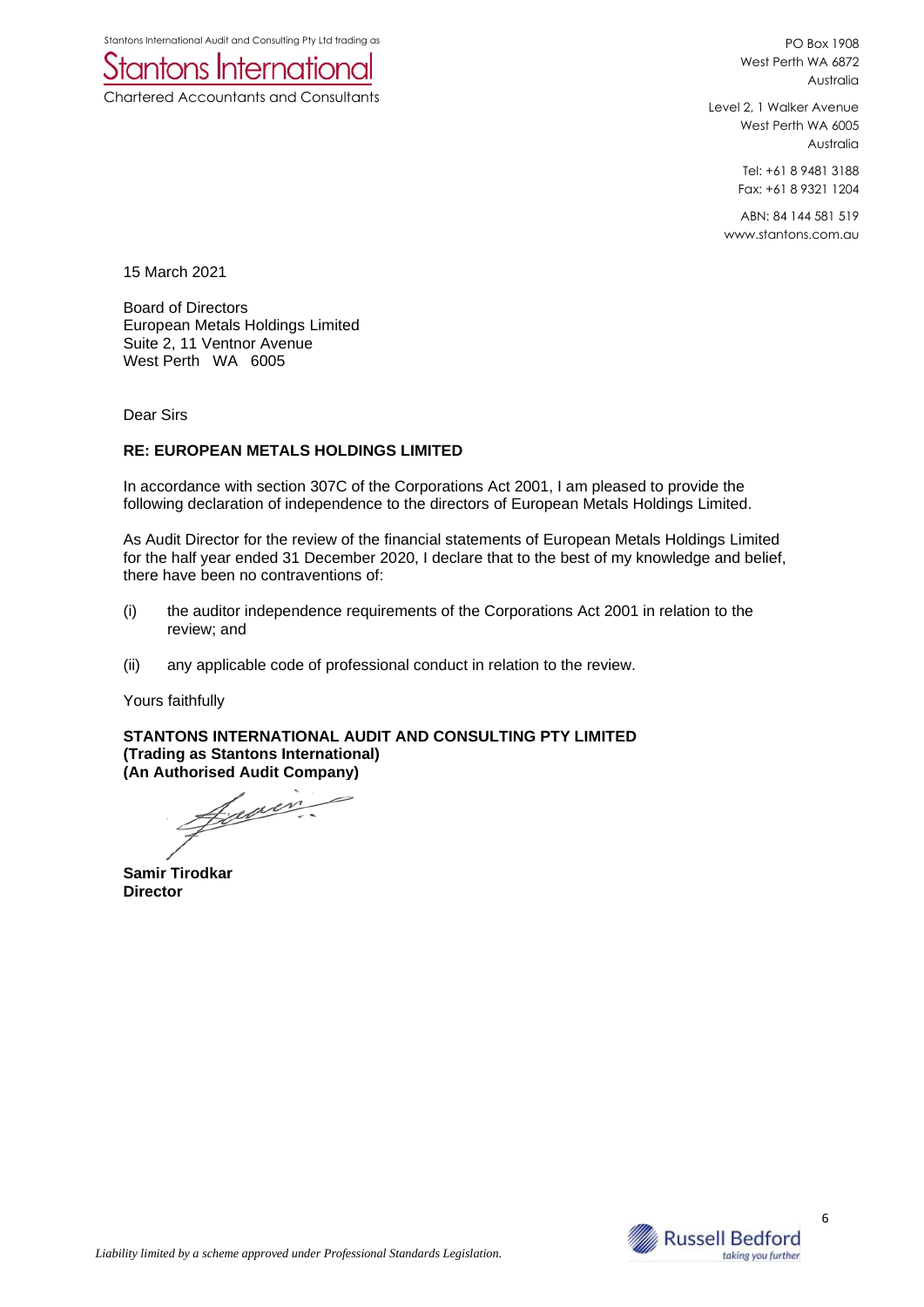## **CONSOLIDATED STATEMENT OF PROFIT OR LOSS AND OTHER COMPREHENSIVE INCOME FOR THE HALF YEAR ENDED 31 DECEMBER 2020**

|                                                               | <b>Note</b>       | 31 Dec 2020   | 31 Dec 2019 |
|---------------------------------------------------------------|-------------------|---------------|-------------|
|                                                               |                   | \$            | \$          |
| Revenue                                                       | 4                 | 551,480       |             |
| Interest income                                               |                   | 48            | 8           |
| Other income                                                  |                   | 47,244        | 57,072      |
| Accounting, legal and professional fees                       |                   | (735, 111)    | (1,032,942) |
| Audit fees                                                    |                   | (18,000)      | (22, 925)   |
| Advertising and promotion                                     |                   | (134, 966)    | (78, 304)   |
| Share based payment expense                                   | $7(a)$ and $7(c)$ | (918, 852)    | (45, 230)   |
| Depreciation                                                  |                   | (678)         | (676)       |
| Employee benefits                                             |                   | (298, 220)    | (208, 611)  |
| Facility and advance fee                                      |                   | (60,000)      |             |
| Travel and accommodation                                      |                   | (5,939)       | (79, 413)   |
| Share registry and listing fees                               |                   | (112, 107)    | (60, 606)   |
| Insurance                                                     |                   | (20,051)      | (10, 785)   |
| Rent and utilities                                            |                   | (4,900)       | (18, 825)   |
| Directors fees                                                |                   | (12,000)      | (30,000)    |
| Foreign gain/loss                                             |                   | (7, 143)      | 9,650       |
| Equity accounting on investment in Geomet s.r.o               | 5                 | (543, 603)    |             |
| Other administration expenses                                 |                   | (44, 529)     | (18, 608)   |
| Loss before income tax                                        |                   | (2,317,327)   | (1,540,195) |
| Income tax expense                                            |                   |               | (51, 194)   |
| Loss for the period                                           |                   | (2,317,327)   | (1,591,389) |
| Other comprehensive income/(loss)                             |                   |               |             |
| Items that will not be reclassified to profit or loss         |                   |               |             |
| Items that may be reclassified subsequently to profit or loss |                   |               |             |
| - Exchange differences on translating foreign operations      |                   | 1,106         | (126, 507)  |
| - Equity accounting on investment in Geomet s.r.o             | 5                 | 102,139       |             |
| Other comprehensive income/(loss) for the period, net of tax  |                   | 103,245       | (126, 507)  |
| Total comprehensive loss for the period                       |                   | (2, 214, 082) | (1,717,896) |
| Net Loss attributable to:                                     |                   |               |             |
| members of the parent entity                                  |                   | (2,317,327)   | (1,591,389) |
|                                                               |                   | (2,317,327)   | (1,591,389) |
| Total Comprehensive loss attributable to:                     |                   |               |             |
| members of the parent entity                                  |                   | (2, 214, 082) | (1,717,896) |
|                                                               |                   | (2, 214, 082) | (1,717,896) |
| Basic and diluted loss per CDI                                | 3                 | (0.015)       | (0.011)     |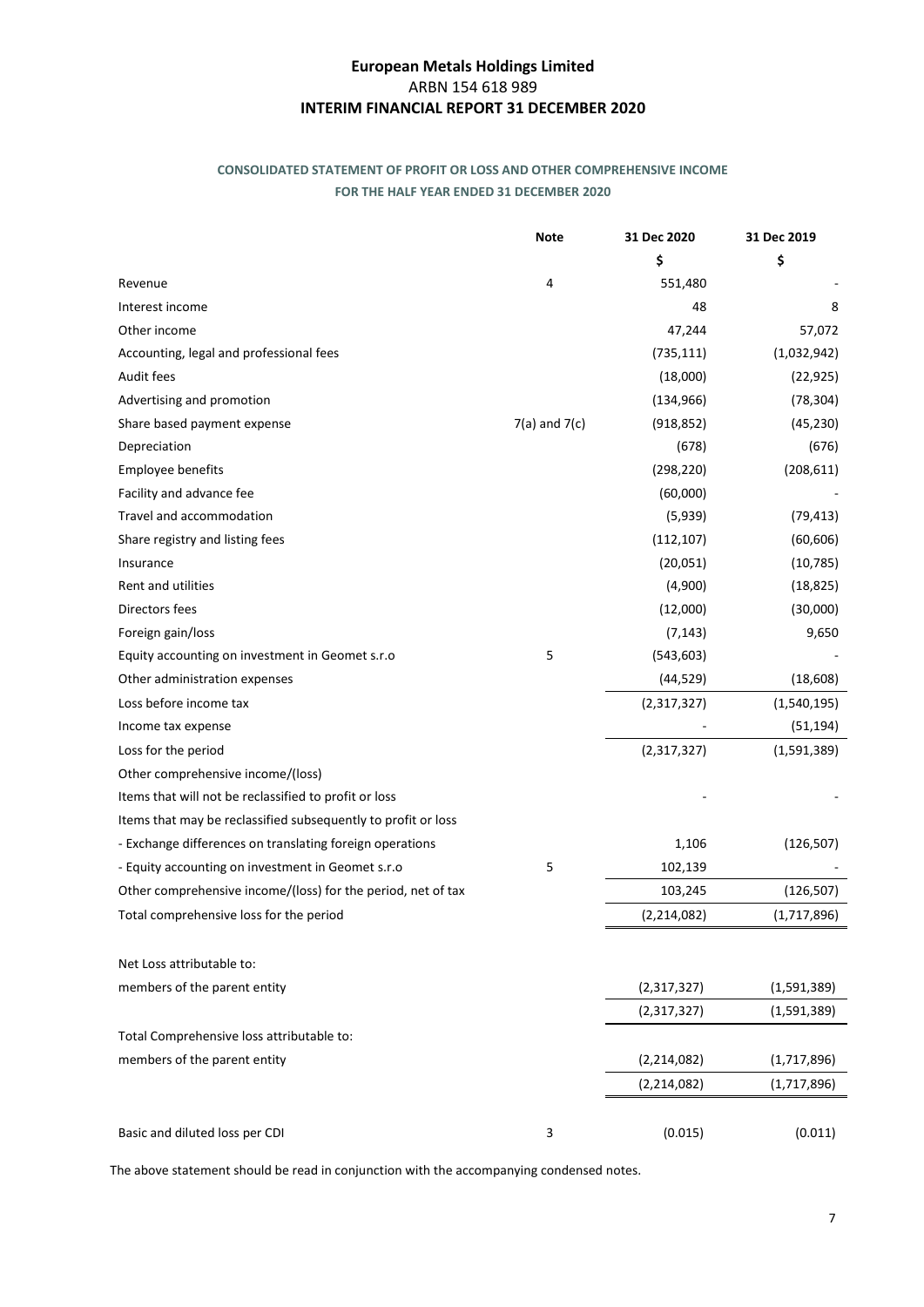## **CONSOLIDATED STATEMENT OF FINANCIAL POSITION AS AT 31 DECEMBER 2020**

|                                               | <b>Note</b> | 31 Dec 2020    | 30 June 2020 |
|-----------------------------------------------|-------------|----------------|--------------|
|                                               |             | \$             | \$           |
| <b>CURRENT ASSETS</b>                         |             |                |              |
| Cash and cash equivalents                     |             | 431,450        | 58,951       |
| Trade and other receivables                   |             | 25,015         | 17,252       |
| Other assets                                  |             | 59,472         | 5,110        |
| <b>TOTAL CURRENT ASSETS</b>                   |             | 515,937        | 81,313       |
| <b>NON-CURRENT ASSETS</b>                     |             |                |              |
| Property, plant and equipment                 |             | 192            | 869          |
| Investments accounted for using equity method | $\mathsf S$ | 18,525,067     | 18,966,531   |
| <b>TOTAL NON-CURRENT ASSETS</b>               |             | 18,525,259     | 18,967,400   |
| <b>TOTAL ASSETS</b>                           |             | 19,041,196     | 19,048,713   |
| <b>CURRENT LIABILITIES</b>                    |             |                |              |
| Trade and other payables                      |             | 344,155        | 924,592      |
| Provisions - employee entitlements            |             | 69,491         | 54,618       |
| <b>TOTAL CURRENT LIABILITIES</b>              |             | 413,646        | 979,210      |
| <b>TOTAL LIABILITIES</b>                      |             | 413,646        | 979,210      |
| <b>NET ASSETS</b>                             |             | 18,627,550     | 18,069,503   |
|                                               |             |                |              |
| <b>EQUITY</b>                                 |             |                |              |
| Issued capital                                | 6           | 25,807,481     | 23,954,204   |
| Reserves                                      | 7           | 8,737,684      | 7,715,587    |
| <b>Accumulated losses</b>                     |             | (15, 917, 615) | (13,600,288) |
| <b>TOTAL EQUITY</b>                           |             | 18,627,550     | 18,069,503   |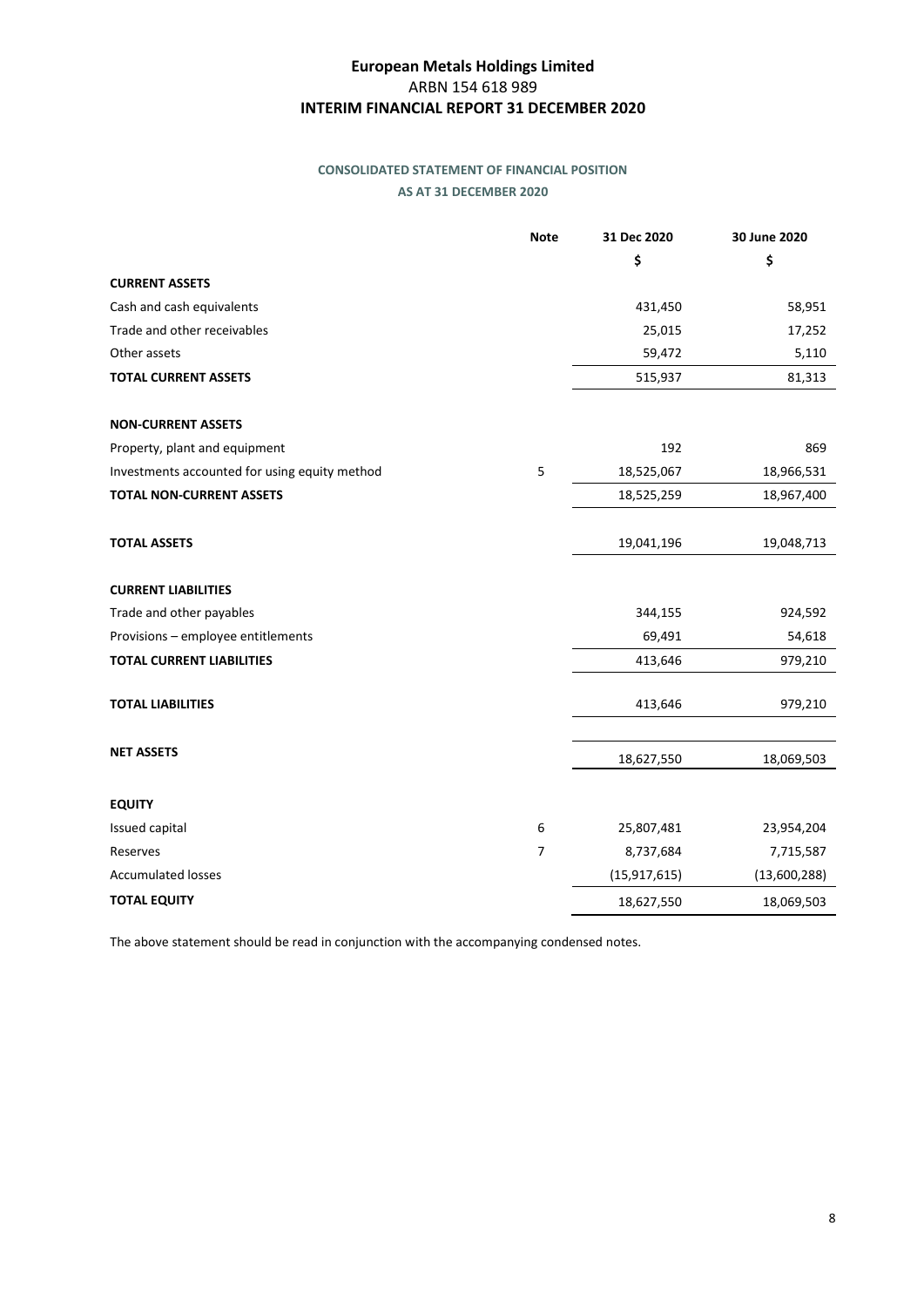## **CONSOLIDATED STATEMENT OF CHANGES IN EQUITY FOR THE HALF YEAR ENDED 31 DECEMBER 2020**

|                                                            | <b>Issued Capital</b> | Options,<br>warrants, loan<br>CDIs,<br>performance<br>rights and<br>performance<br>shares Reserves | <b>Foreign Currency</b><br><b>Translation</b><br>Reserve | Accumulated<br>Losses | <b>Total</b>  |
|------------------------------------------------------------|-----------------------|----------------------------------------------------------------------------------------------------|----------------------------------------------------------|-----------------------|---------------|
|                                                            | \$                    | \$                                                                                                 | \$                                                       | \$                    | \$            |
| Balance at 1 July 2019                                     | 22,074,314            | 5,511,581                                                                                          | 1,287,265                                                | (16, 414, 095)        | 12,459,065    |
| Loss attributable to members of<br>the Company             |                       |                                                                                                    |                                                          | (1,591,389)           | (1,591,389)   |
| Other comprehensive loss                                   |                       |                                                                                                    | (126, 507)                                               |                       | (126, 507)    |
| Total comprehensive<br>income/(loss) for the period        |                       |                                                                                                    | (126, 507)                                               | (1,591,389)           | (1,717,896)   |
| Transactions with owners,<br>recognised directly in equity |                       |                                                                                                    |                                                          |                       |               |
| Shares issued during the period,<br>net of costs           | 1,239,991             |                                                                                                    |                                                          |                       | 1,239,991     |
| Equity based payment                                       |                       | 45,230                                                                                             |                                                          |                       | 45,230        |
| <b>Balance at 31 December 2019</b>                         | 23,314,305            | 5,556,811                                                                                          | 1,160,758                                                | (18,005,484)          | 12,026,390    |
| Balance at 1 July 2020<br>Loss attributable to members of  | 23,954,204            | 7,950,773                                                                                          | (235, 186)                                               | (13,600,288)          | 18,069,503    |
| the Company                                                |                       |                                                                                                    |                                                          | (2,317,327)           | (2,317,327)   |
| Other comprehensive income                                 |                       |                                                                                                    | 103,245                                                  |                       | 103,245       |
| Total comprehensive<br>income/(loss) for the period        |                       |                                                                                                    | 103,245                                                  | (2,317,327)           | (2, 214, 082) |
| Transactions with owners,<br>recognised directly in equity |                       |                                                                                                    |                                                          |                       |               |
| Shares issued during the period,<br>net of costs           | 1,853,277             |                                                                                                    |                                                          |                       | 1,853,277     |
| Equity based payment                                       |                       | 918,852                                                                                            |                                                          |                       | 918,852       |
| <b>Balance at 31 December 2020</b>                         | 25,807,481            | 8,869,625                                                                                          | (131, 941)                                               | (15, 917, 615)        | 18,627,550    |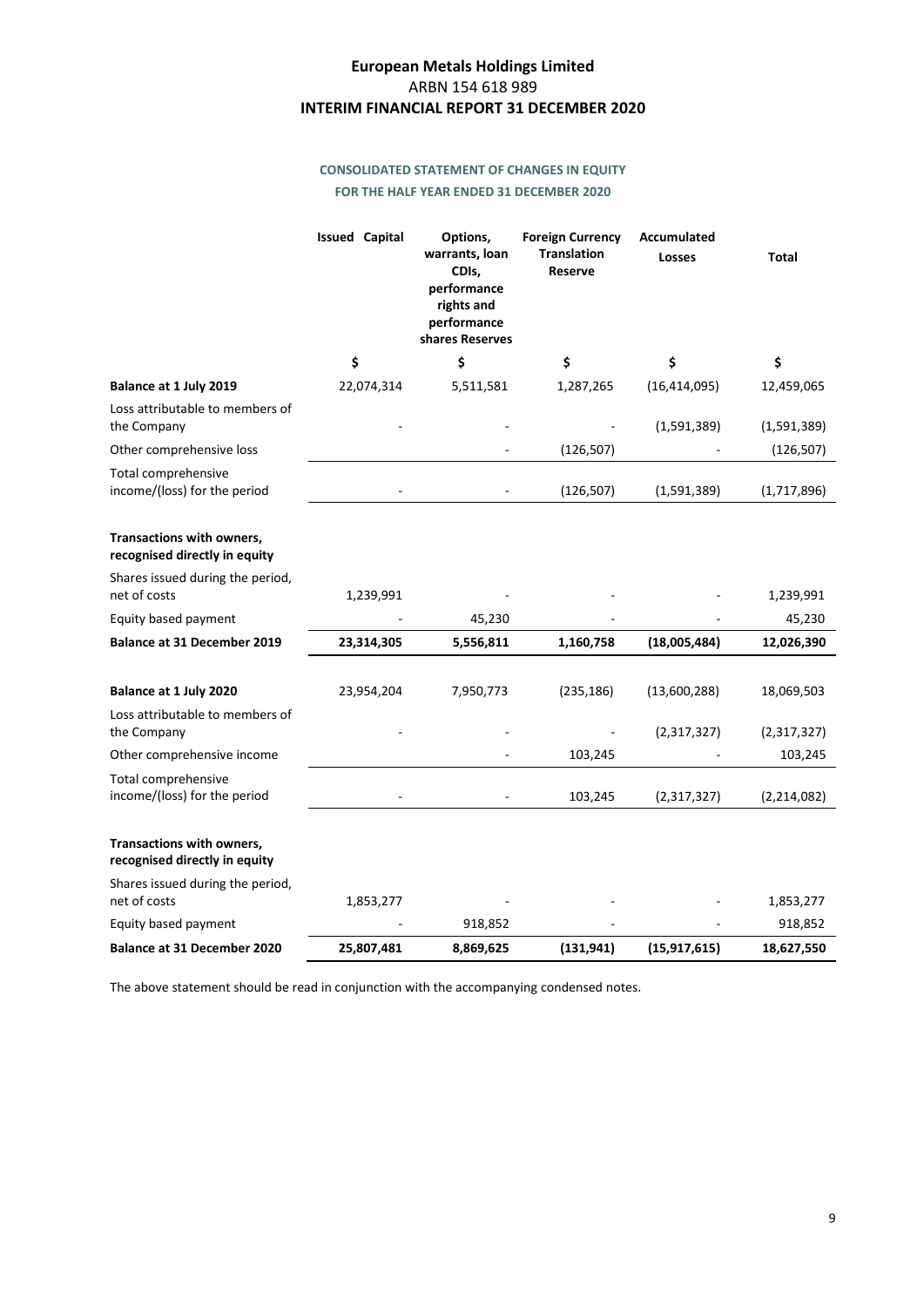## **CONSOLIDATED STATEMENT OF CASH FLOWS FOR THE HALF YEAR ENDED 31 DECEMBER 2020**

|                                                                    | 31 Dec 2020 | 31 Dec 2019 |
|--------------------------------------------------------------------|-------------|-------------|
|                                                                    | \$          | \$          |
| <b>CASH FLOWS FROM OPERATING ACTIVITIES</b>                        |             |             |
| Revenue received                                                   | 551,480     |             |
| Payments to suppliers and employees                                | (1,427,653) | (1,517,223) |
| Interest received                                                  | 48          | 8           |
| Grant received                                                     | 55,118      | 42,166      |
| Payments for Cinovec associated costs                              | (650, 410)  |             |
| Net cash used in operating activities                              | (1,471,417) | (1,475,049) |
|                                                                    |             |             |
| <b>CASH FLOWS FROM INVESTING ACTIVITIES</b>                        |             |             |
| Payments for exploration and evaluation expenditure                |             | (119, 147)  |
| Net cash used in investing activities                              |             | (119, 147)  |
|                                                                    |             |             |
| <b>CASH FLOWS FROM FINANCING ACTIVITIES</b>                        |             |             |
| Proceeds from issue of CDIs                                        | 1,000,000   | 1,349,830   |
| Proceeds from exercise of options                                  | 858,773     |             |
| Capital raising costs                                              | (5,496)     | (109, 839)  |
| Net cash from financing activities                                 | 1,853,277   | 1,239,991   |
|                                                                    |             |             |
| Net increase/(decrease) in cash and cash equivalents               | 381,860     | (354, 205)  |
| Cash and cash equivalents at the beginning of the financial period | 58,951      | 426,178     |
| Foreign currency translation                                       | (9, 361)    | 9,650       |
| Cash and cash equivalents at the end of financial period           | 431,450     | 81,623      |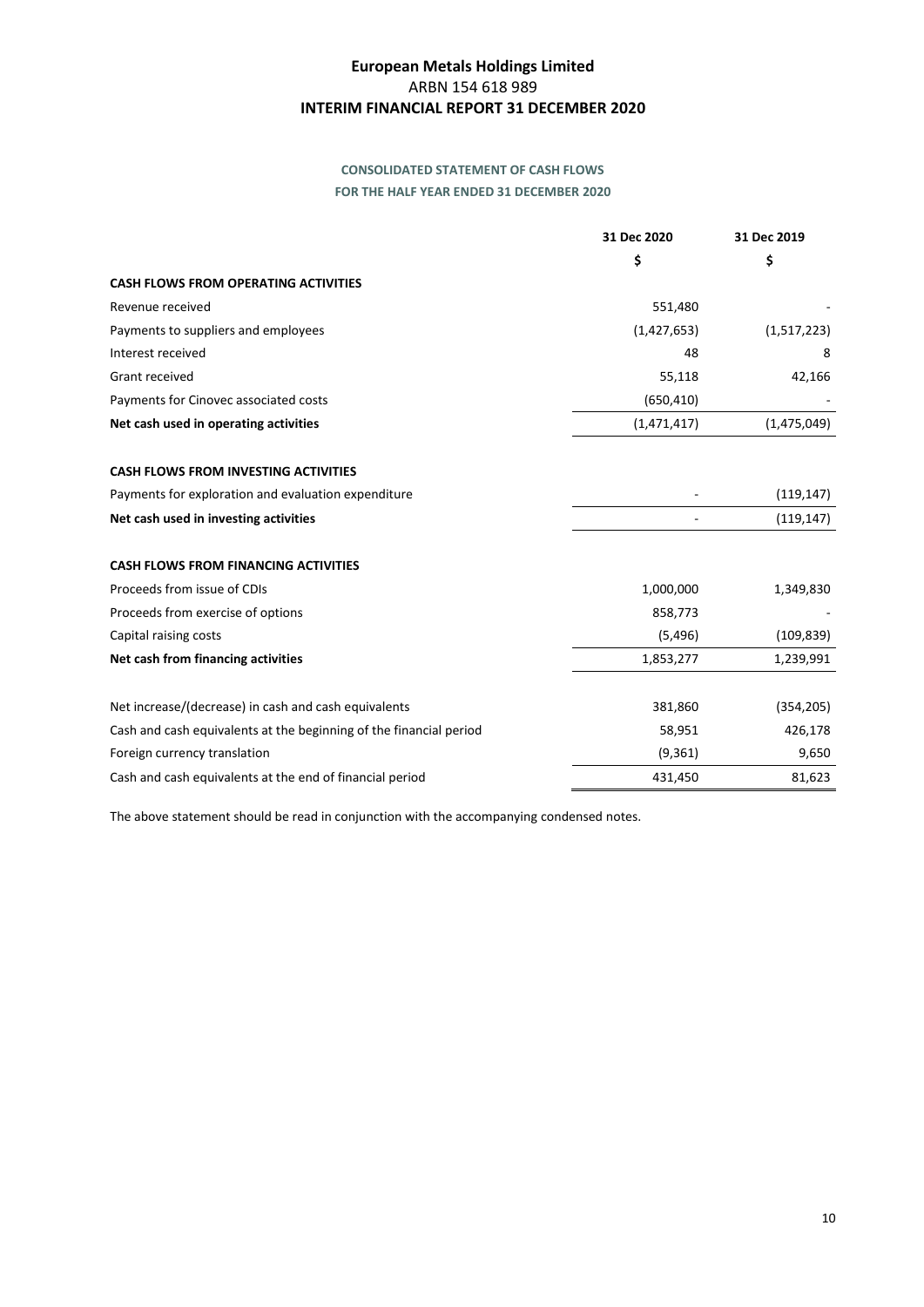## **CONDENSED NOTES TO THE CONSOLIDATED FINANCIAL STATEMENTS FOR THE HALF YEAR ENDED 31 DECEMBER 2020**

#### **NOTE 1: BASIS OF PREPARATION**

#### **Statement of compliance**

The half-year financial report is a general purpose financial report prepared in accordance with the Corporations Act 2001 and AASB 134 'Interim Financial Reporting'. Compliance with AASB 134 ensures compliance with International Financial Reporting Standard IAS 34 'Interim Financial Reporting'. The half-year report does not include notes of the type normally included in an annual financial report and shall be read in conjunction with the most recent annual financial report.

#### **Basis of preparation**

The consolidated financial statements have been prepared on the basis of historical cost, except where applicable for the revaluation of certain non-current assets and financial instruments. Cost is based on the fair values of the consideration given in exchange for assets. All amounts are presented in Australian dollars, unless otherwise noted.

The accounting policies and methods of computation adopted in the preparation of the half-year financial report are consistent with those adopted and disclosed in the Group's 2020 annual financial report for the financial year ended 30 June 2020, except for the impact of the Standards and Interpretations described below. These accounting policies are consistent with Australian Accounting Standards and with International Financial Reporting Standards.

This report was authorised on 15 March 2021.

#### **Going concern**

As per the interim financial statements, the consolidated financial statements have been prepared on the going concern basis. At 31 December 2020, the Group had cash and cash equivalents of \$431,450 and incurred a loss after income tax of \$2,317,327.

On 6 January 2021, the Company completed the issue of 1,463,734 CDIs in respect of the full drawdown of the Fund Facility Agreement between 6466 Investments Pty Ltd and the Company of \$1 million. On 8 February 2021, the Company completed a placement to institutional and sophisticated investors at \$1.10 per CDI to raise \$7.1 million. The Directors have prepared a cash flow forecast, which indicates that the Group will have sufficient cash flows to meet all commitments and working capital requirements for the 12-month period from the date of signing this financial report.

Based on the cash flow forecasts, the Directors are satisfied that the going concern basis of preparation is appropriate. The Directors are also confident the Group has the ability to raise further funds through capital raisings as and when required to satisfy its operational expenditure commitments.

In determining the appropriateness of the basis of preparation, the Directors have considered the impact of the COVID-19 pandemic on the position of the Group at 31 December 2020 and its operations in future periods.

#### **Changes in accounting policies, accounting standards and interpretations**

The accounting policies adopted in the preparation of the interim consolidated financial statements are consistent with those followed in the preparation of the Group's annual consolidated financial statements for the year ended 30 June 2020. All applicable new standards and interpretations effective since 1 January 2020 have been adopted. There was no significant impact on the Group.

#### **Critical accounting estimates and judgements**

Estimates and judgements are continually evaluated and are based on historical experience and other factors, including expectations of future events that may have a financial impact on the entity and that are believed to be reasonable under the circumstances. The Group makes estimates and assumptions concerning the future. The resulting accounting estimates will, by definition, seldom equal the related actual results. The estimates and assumptions that have a significant risk of causing a material adjustment to the carrying amounts of assets and liabilities are discussed below.

#### **Share-based payments**

The value attributed to share options, warrants, performance rights, performance shares, loan CDIs and remuneration shares issued is an estimate calculated using where applicable, a mathematical formula based on the Black-Scholes option pricing model. The choice of models and the resultant values require assumptions to be made in relation to the likelihood and timing of the conversion of the options, warrants, performance rights, performance shares, loan CDIs to shares and the value and volatility of circumstances. The Group makes estimates and assumptions concerning the future. The resulting acco<br>definition, seldom equal the related actual results. The estimates and assumptions that have a sigr<br>material adjustment to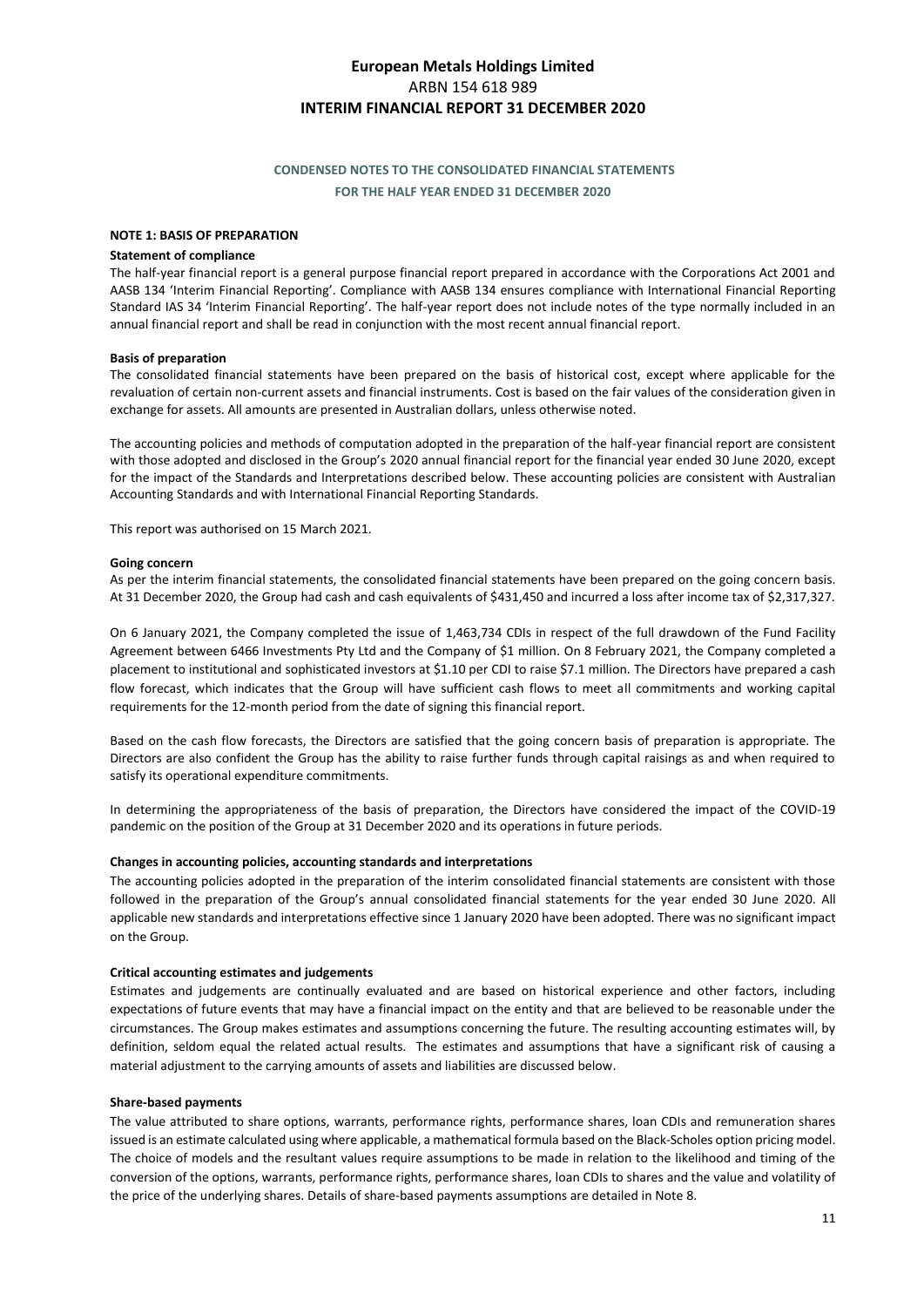## **CONDENSED NOTES TO THE CONSOLIDATED FINANCIAL STATEMENTS FOR THE HALF YEAR ENDED 31 DECEMBER 2020**

#### **NOTE 2: OPERATING SEGMENTS**

The accounting policies used by the Group in reporting segments are in accordance with the measurement principles of Australian Accounting Standards.

The Group has identified its operating segments based on the internal reports that are provided to the Board of Directors, according to AASB 8 Operating Segments.

Effective 28 April 2020, the Group has 49% equity investment in Geomet s.r.o. The principal activity of Geomet s.r.o is exploration of Lithium. Accordingly, management has identified one operating segment based on the location of the project, that being the Czech Republic and two geographical segments.

| <b>NOTE 3: LOSS PER CDI</b>                                      | 31 Dec 2020 | 31 Dec 2019 |
|------------------------------------------------------------------|-------------|-------------|
| Basic and diluted loss per CDI                                   | (50.015)    | (50.011)    |
| Loss attributable to members of European Metals Holdings Limited | (2,317,327) | (1,591,389) |
| Weighted average number of CDIs outstanding during the period    | 159,705,051 | 149,472,842 |
| <b>NOTE 4: REVENUE</b>                                           | 31 Dec 2020 | 31 Dec 2019 |
|                                                                  | \$          | \$          |
| Service revenue - Geomet                                         | 551,480     |             |

The Company provides services of managing the Cinovec project development.

| <b>NOTE 5: INVESTMENT IN ASSOCIATE</b>               | 31 Dec 2020 | 30 June 2020 |
|------------------------------------------------------|-------------|--------------|
| Opening balance/On initial recognition at fair value | 18,966,531  | 18,476,480   |
| Share of (loss)/profit - associates                  | (543,603)   | 490,051      |
| Share of other comprehensive income - associates     | 102.139     |              |
|                                                      | 18,525,067  | 18,966,531   |

Effective 28 April 2020, Geomet was equity accounted (ie 49% of share of the profit or loss of the investee after that date) for as Investment in Associate by EMH.

#### **NOTE 6: ISSUED CAPITAL**

|                                                   | 31 Dec 2020 |            |               | 30 June 2020 |
|---------------------------------------------------|-------------|------------|---------------|--------------|
|                                                   | Number      |            | <b>Number</b> |              |
| (a) Issued and paid up capital                    |             |            |               |              |
| 162,613,617 CDIs (30 June 2020: 154,703,973 CDIs) | 162,613,617 | 25,807,481 | 154,703,973   | 23,954,204   |
| Total issued capital                              |             | 25,807,481 |               | 23,954,204   |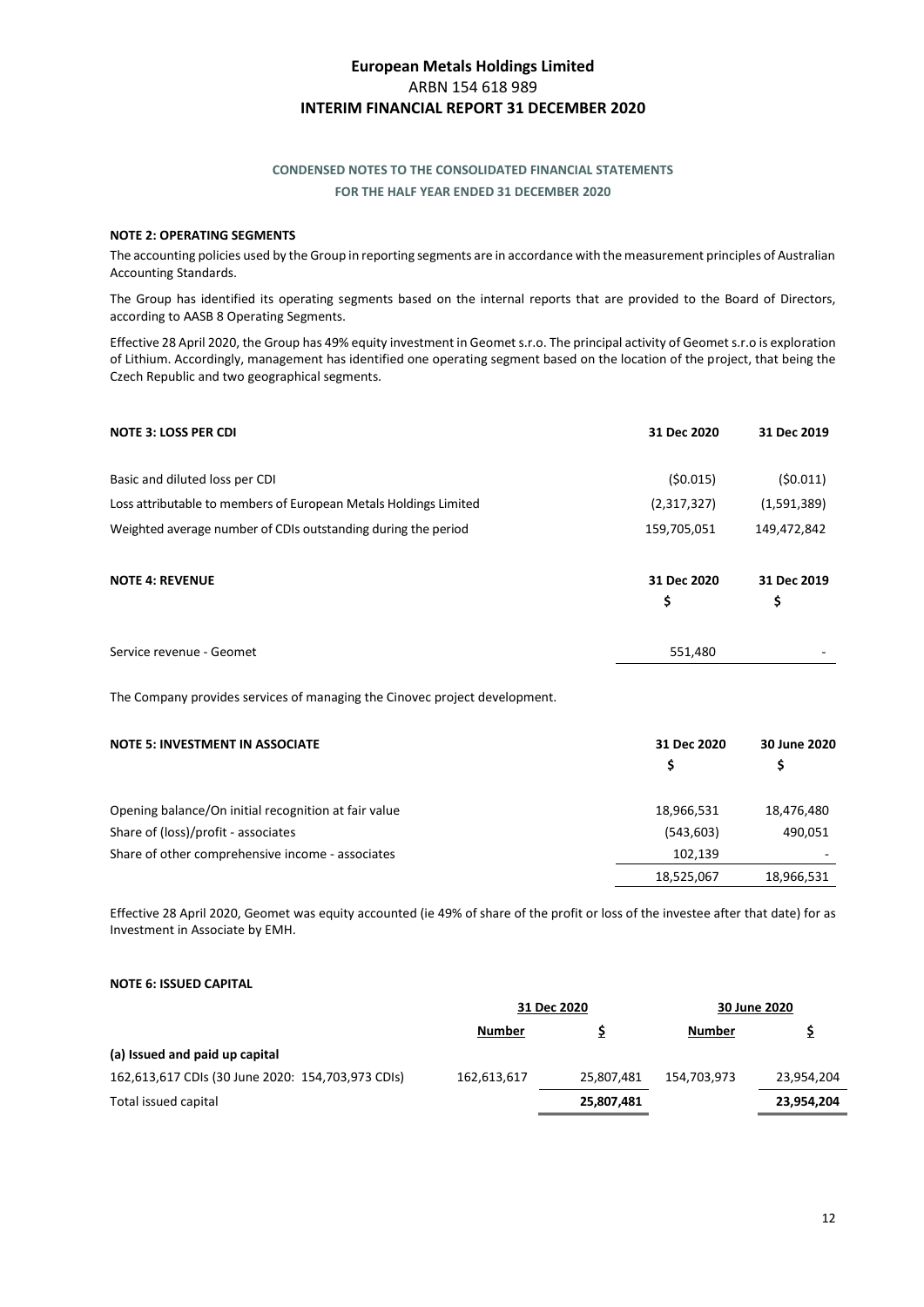## **CONDENSED NOTES TO THE CONSOLIDATED FINANCIAL STATEMENTS FOR THE HALF YEAR ENDED 31 DECEMBER 2020**

#### **NOTE 6: ISSUED CAPITAL (CONTINUED)**

|                                                                         | <b>Date</b>             | Number      | \$         |
|-------------------------------------------------------------------------|-------------------------|-------------|------------|
| Balance at the beginning of the period                                  | 1 July 2020             | 154,703,973 | 23,954,204 |
| CDI issue under the Funding Facility Agreement @ $A$0.238$ per CDI      | 17 July 2020            | 1,049,825   | 250,000    |
| Exercise of unlisted options $@$ 16.6c                                  | 5 August 2020           | 750,000     | 124,500    |
| Exercise of unlisted options $@$ 16.6c                                  | 18 August 2020          | 3,000,000   | 498,000    |
| CDI issue under the Funding Facility Agreement $\omega$ A\$0.27 per CDI | 27 August 2020          | 927,300     | 250,000    |
| Exercise of unlisted options @ 25c                                      | 17 September 2020       | 50,000      | 12,500     |
| CDI issue under the Funding Facility Agreement $\omega$ A\$0.34 per CDI | 23 October 2020         | 723,323     | 250,000    |
| CDI issue under the Funding Facility Agreement $\omega$ A\$0.34 per CDI | 13 November 2020        | 719,821     | 250,000    |
| Exercise of unquoted warrants @ $£0.20$ (36.3c)                         | 25 November 2020        | 89,375      | 32,483     |
| Exercise of unlisted options $@35c$                                     | 25 November 2020        | 200,000     | 70,000     |
| Exercise of unlisted options $@$ 40.18c                                 | 21 December 2020        | 100,000     | 40,180     |
| Exercise of unlisted options $@31.11c$                                  | 21 December 2020        | 100,000     | 31,110     |
| Exercise of unlisted options $@$ 25c                                    | 21 December 2020        | 200,000     | 50,000     |
| Capital raising cost                                                    |                         |             | (5, 496)   |
| Balance at the end of the period                                        | <b>31 December 2020</b> | 162,613,617 | 25,807,481 |

CDIs entitle the holder to participate in dividends and the proceeds on winding up of the Company in proportion to the number of shares held. On a show of hands every holder of a CDI present at a meeting in person or by proxy, is entitled to one vote, and in a poll each share is entitled to one vote.

European Metals Holdings limited is a company limited by shares incorporated in the British Virgin Islands with an authorised share capital of 200,000,000 no par value shares of a single class. Pursuant to the prospectus dated 26 April 2012, the Company issued CDIs in July 2012. The holder of the CDIs has beneficial ownership in the underlying shares instead of legal title. Legal title and the underlying shares is held by Chess Depository Nominees Pty Ltd.

Holders of CDIs have the same entitlement benefits of holding the underlying shares. Each Share in the Company confers upon the Shareholder:

- 1. the right to one vote at a meeting of the Shareholders of the Company or on any Resolution of Shareholders;
- 2. the right to an equal share in any dividend paid by the Company; and

the right to an equal share in the distribution of the surplus assets of the Company on its liquidation.

| <b>NOTE 7: RESERVES</b>                     | 31 Dec 2020 | 30 June 2020 |
|---------------------------------------------|-------------|--------------|
|                                             | \$          | \$           |
| Option and Warrant Reserve                  | 3,823,296   | 3,036,662    |
| Performance Shares Reserve                  | 3,471,444   | 3,471,444    |
| Performance Rights Reserve                  | 132,218     |              |
| Loan CDIs Reserve                           | 1,442,667   | 1,442,667    |
| <b>Foreign Currency Translation Reserve</b> | (131, 941)  | (235, 186)   |
| <b>Total Reserves</b>                       | 8,737,684   | 7,715,587    |
|                                             |             |              |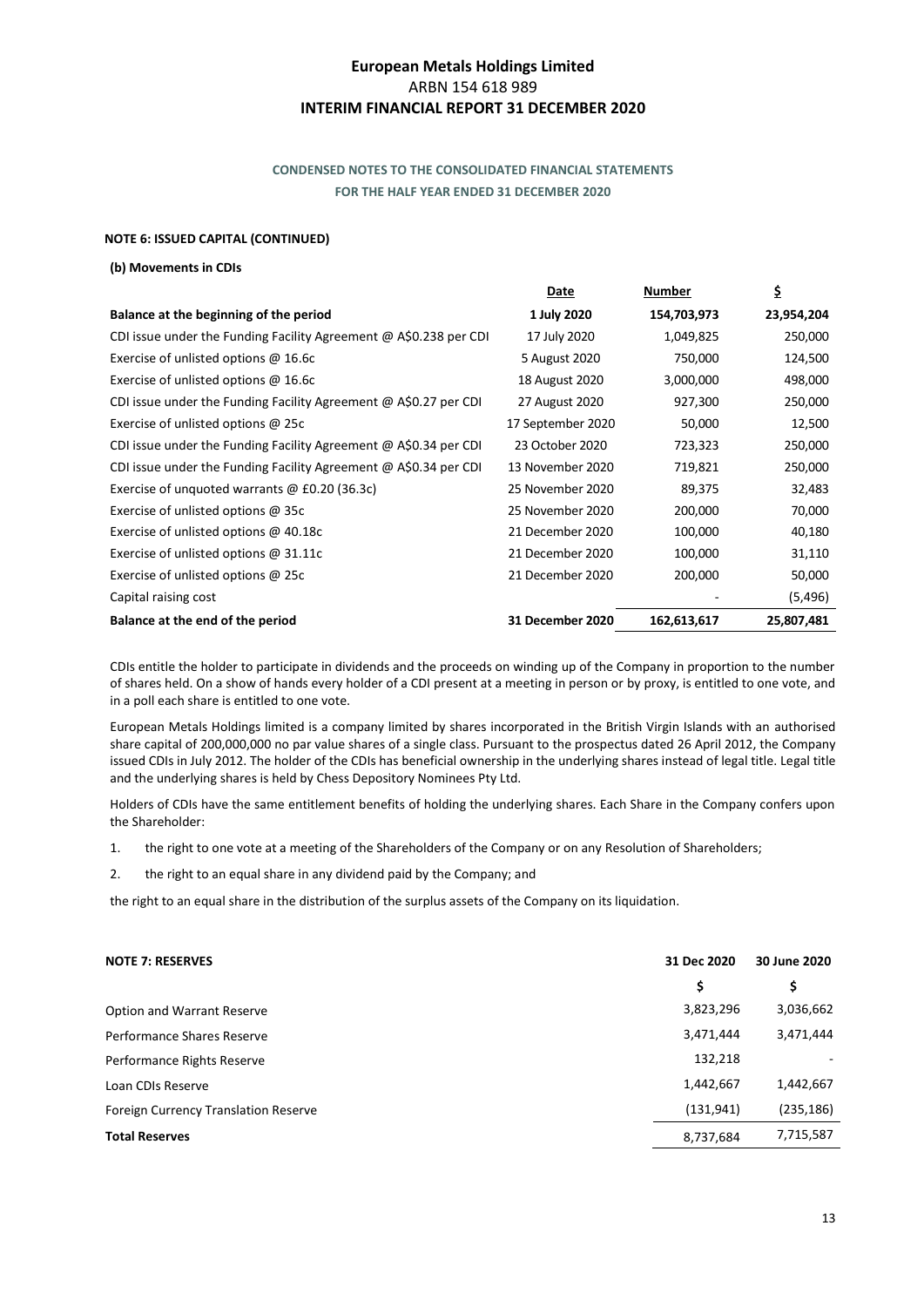## **CONDENSED NOTES TO THE CONSOLIDATED FINANCIAL STATEMENTS FOR THE HALF YEAR ENDED 31 DECEMBER 2020**

#### **NOTE 7: RESERVES (CONTINUED)**

| (a) Option and Warrant Reserve                 | 31 Dec 2020              | 30 June 2020 |  |
|------------------------------------------------|--------------------------|--------------|--|
|                                                |                          |              |  |
| Balance at the beginning of the financial year | 3,036,662                | 597.470      |  |
| Equity based payment expense                   | 786.634                  | 2.439.192    |  |
| Equity based payment as capital raising cost   | $\overline{\phantom{a}}$ |              |  |
| Balance at the end of the financial period     | 3,823,296                | 3,036,662    |  |

#### **The following options and warrants were exercised during the period:**

- 3,750,000 unlisted options exercisable at 16.6 cents on or before 17 August 2020 issued to key management personnel on 17 August 2015.
- 200,000 unlisted options exercisable at 35 cents on or before 1 January 2021 issued to consultant on 12 July 2019.
- 100,000 unlisted options exercisable at 40.18 cents on or before 1 June 2021 issued to consultants on 12 July 2019.
- 100,000 unlisted options exercisable at 31.11 cents on or before 1 December 2021 issued to consultants on 6 December 2019.
- 250,000 options exercisable at 25.0 cents on or before 15 June 2022 issued to consultants on 17 July 2020.
- 89,375 warrants exercisable at 20 pence (36.3 cents) on or before 22 November 2021 issued to brokers on 22 November 2018.

#### **The following options were issued during the period:**

- On 23 October 2020, 1,000,000 unlisted options exercisable at 45 cents on or before 23 October 2023 were issued to consultants. On 23 October 2020, 2,500,000 unlisted options exercisable at 42 cents on or before 23 October 2023 were issued to consultants. The unlisted options were valued using a Black & Scholes option pricing model. The share-based expense of \$750,303 was recognised in the statement of profit or loss and other comprehensive income for the period.
- On 17 July 2020, the Company issued 250,000 options exercisable at \$0.25 on or before 15 June 2022 to a consultant in accordance with the consultancy agreement dated 15 June 2020. The unlisted options were valued using a Black & Scholes option pricing model. The share-based expense of \$36,331 was recognised in the statement of profit or loss and other comprehensive income for the period. These options were exercised during the period.

No options lapsed during the period.

### **At 31 December 2020, the following options and warrants are outstanding:**

- 27,500 warrants exercisable at 20 pence (36.3 cents) on or before 22 November 2021 granted to brokers.
- 15,000,000 unlisted options exercisable at 25 cents on or before 31 December 2022 granted to consultants.
- 1,000,000 unlisted options exercisable at 45 cents on or before 23 October 2023 granted to consultants.
- 2,500,000 unlisted options exercisable at 42 cents on or before 23 October 2023 granted to consultants.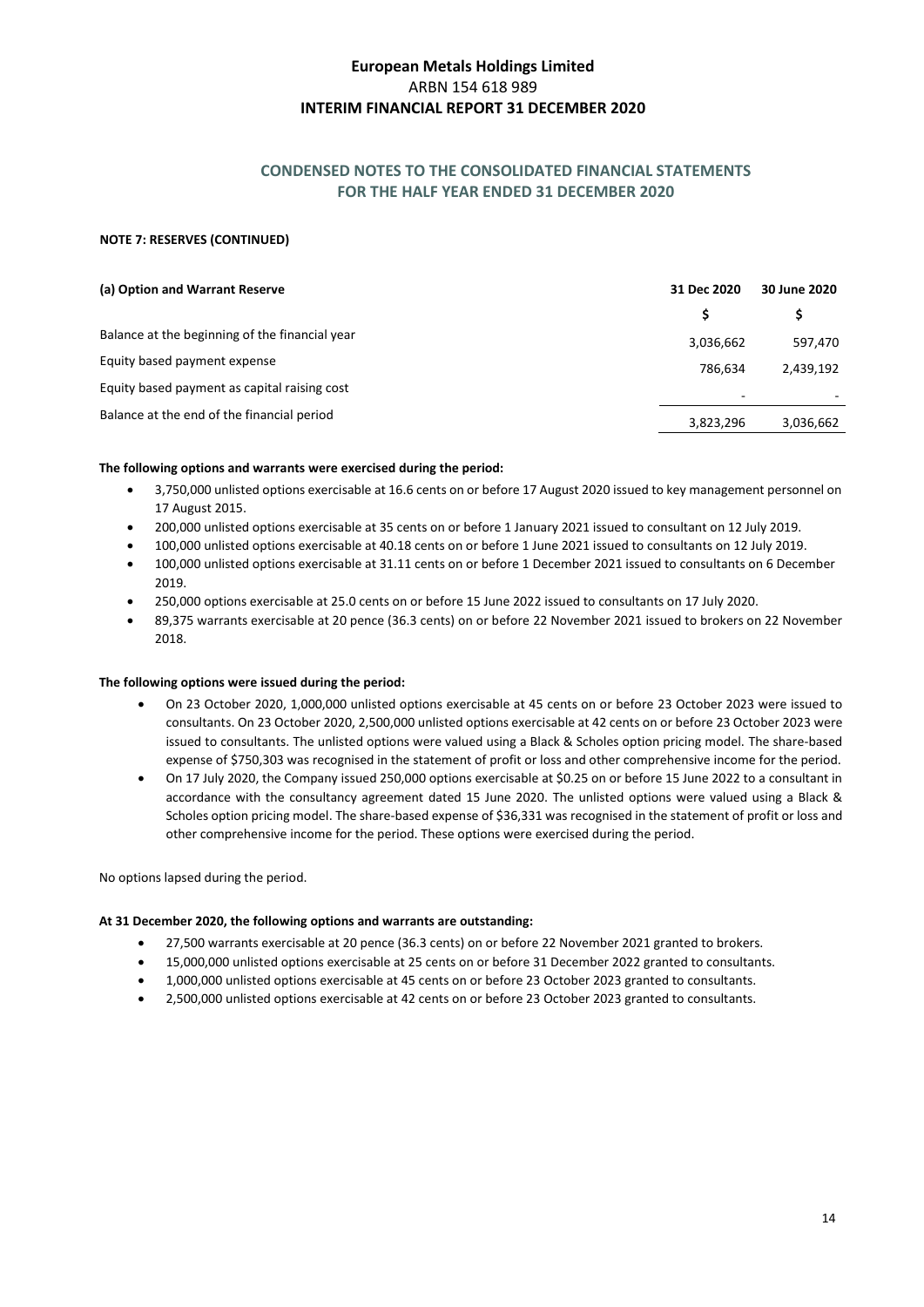## **CONDENSED NOTES TO THE CONSOLIDATED FINANCIAL STATEMENTS FOR THE HALF YEAR ENDED 31 DECEMBER 2020**

#### **NOTE 7: RESERVES (CONTINUED)**

#### **(b) Performance Shares**

|                                                          | <b>Number</b> |           |
|----------------------------------------------------------|---------------|-----------|
|                                                          |               |           |
| Balance at the beginning and end of the period (Class A) | 3,000,000     | 3,471,444 |
|                                                          |               |           |

The 3,000,000 A Class Performance Shares will convert in accordance with the below:

3,000,000 A Class Performance Shares will convert into Shares and an equivalent number of CDIs upon the completing of a definitive feasibility study (DFS). For clarity, the DFS must be: (i) of a standard suitable to be submitted to a financial institution as the basis for lending of funds for the development and operation of mining activities contemplated in the study; (ii) capable of supporting a decision to mine on the Permits; and (iii) completed to an accuracy of +/- 15% with respect to operating and capital costs and display a pre-tax net present value of not less than US\$250,000,000. The A Class Performance Shares shall convert into the number of Shares and equivalent number of CDIs equal to 3,000,000 multiplied by 0.5 and divided by the greater of: (A)\$0.50 per CDI; and (B) the volume weighted average price of CDIs (expressed as a decimal of \$1.00) as calculated over the 5 ASX trading days prior to date of receipt of the completed DFS. For avoidance of doubt, the number of Shares and equivalent number of CDIs which will be issued on conversion of the A Class Performance Shares will not exceed a ratio of 1 for 1.

#### **(c) Performance Rights**

| <b>Date</b>      | Number |                                                           |
|------------------|--------|-----------------------------------------------------------|
|                  |        |                                                           |
| 1 July 2020      |        |                                                           |
|                  |        | 132,218                                                   |
| 31 December 2020 |        | 132,218                                                   |
|                  |        | $\overline{\phantom{0}}$<br>٠<br>$\overline{\phantom{0}}$ |

<sup>1</sup> On 17 December 2020, the shareholders approved the grant of 2,400,000 Performance Rights to Mr. Keith Coughlan and 1,200,000 Performance Rights to Mr. Richard Pavlik. The share-based expense of \$132,218 was recognized in the statement of profit or loss and other comprehensive income for the period. The Performance Rights have yet to be issued as at 31 December 2020. Please refer note 8 for the terms and conditions of the Performance Rights.

### **(d) Loan CDIs Reserve**

The CDIs reserve records the fair value of the Loan CDIs issued.

|                                                      | 31 Dec 2020              | 30 June 2020 |
|------------------------------------------------------|--------------------------|--------------|
|                                                      |                          |              |
| Balance at the beginning of the financial year       | 1,442,667                | 1,442,667    |
| Loan CDIs issued to employees - equity based expense | $\overline{\phantom{0}}$ |              |
| Balance at the end of the period                     | 1,442,667                | 1,442,667    |
|                                                      |                          |              |

As at 31 December 2020, total CDIs issued was 1,750,000 (30 June 2020: 1,750,000).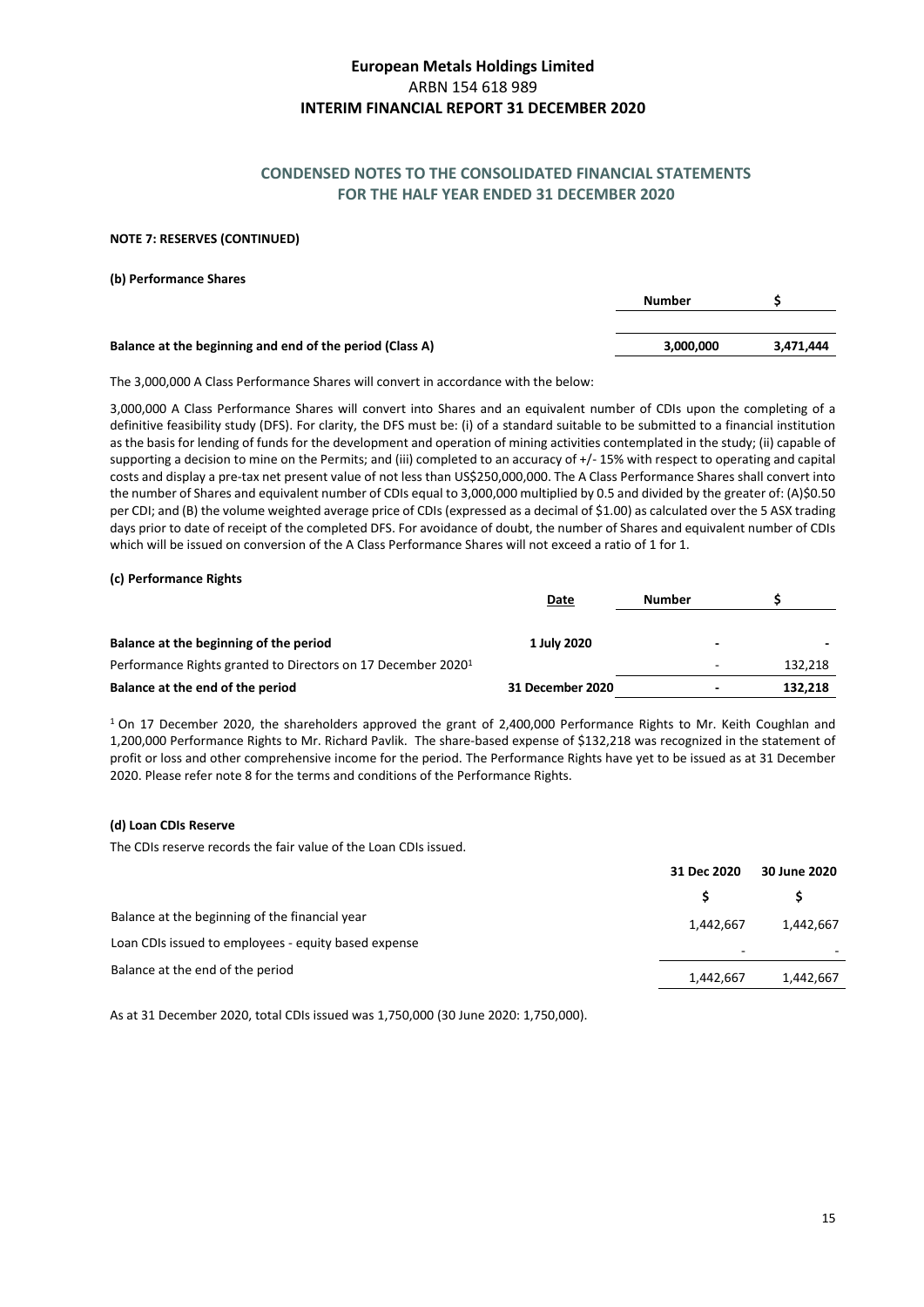## **CONDENSED NOTES TO THE CONSOLIDATED FINANCIAL STATEMENTS FOR THE HALF YEAR ENDED 31 DECEMBER 2020**

### **NOTE 7: RESERVES (CONTD.)**

#### **(e) Foreign Currency Translation Reserve**

The foreign currency translation reserve records exchange differences arising on translation of foreign controlled subsidiaries.

|                                                | 31 December 2020 30 June 2020 |             |
|------------------------------------------------|-------------------------------|-------------|
|                                                |                               |             |
| Balance at the beginning of the financial year | (235, 186)                    | 1,287,265   |
| Movement during the period                     | 103.245                       | (1,582,667) |
| Derecognition of foreign currency reserve      | ٠                             | 60,216      |
| Balance at the end of the period               | (131, 941)                    | (235, 186)  |
|                                                |                               |             |

### **NOTE 8: SHARE BASED PAYMENT EXPENSE**

|                                                         | Number      | Weighted<br>Average<br><b>Exercise Price</b> |
|---------------------------------------------------------|-------------|----------------------------------------------|
| Options and warrants outstanding as at 1 July 2019      | 4,566,875   | \$0.219                                      |
| Options granted during the period                       | 15,100,000  | \$0.250                                      |
| Options lapsed                                          | (400,000)   | \$0.580                                      |
| Options and warrants outstanding as at 30 June 2020     | 19,266,875  | \$0.236                                      |
|                                                         |             |                                              |
| Options and warrants outstanding as at 30 June 2020     | 19,266,875  | \$0.236                                      |
| Options issued during the period (i)                    | 3,750,000   | \$0.417                                      |
| Options exercised                                       | (4,400,000) | \$0.188                                      |
| Warrants exercised                                      | (89, 375)   | \$0.363                                      |
| Options and warrants outstanding as at 31 December 2020 | 18,527,500  | \$0.283                                      |

### **(i) Share based payments during the period:**

On 23 October 2020, 1,000,000 unlisted options exercisable at 45 cents on or before 23 October 2023 were issued to a consultant. The options were valued under the Black and Scholes at \$256,390 with the share based payment expense of \$64,098 recognised in the current period. The key inputs to the models used were as follows.

| 3 Years | Expected life of options (years) | 8 October 2020 | Grant date                  |
|---------|----------------------------------|----------------|-----------------------------|
| \$0.43  | Underlying share price $(\xi)$   | Nil            | Dividend yield (%)          |
| \$0.45  | Option exercise price (\$)       | 100%           | Expected volatility (%)     |
| \$0.256 | Value of option (\$)             | 0.15%          | Risk-free interest rate (%) |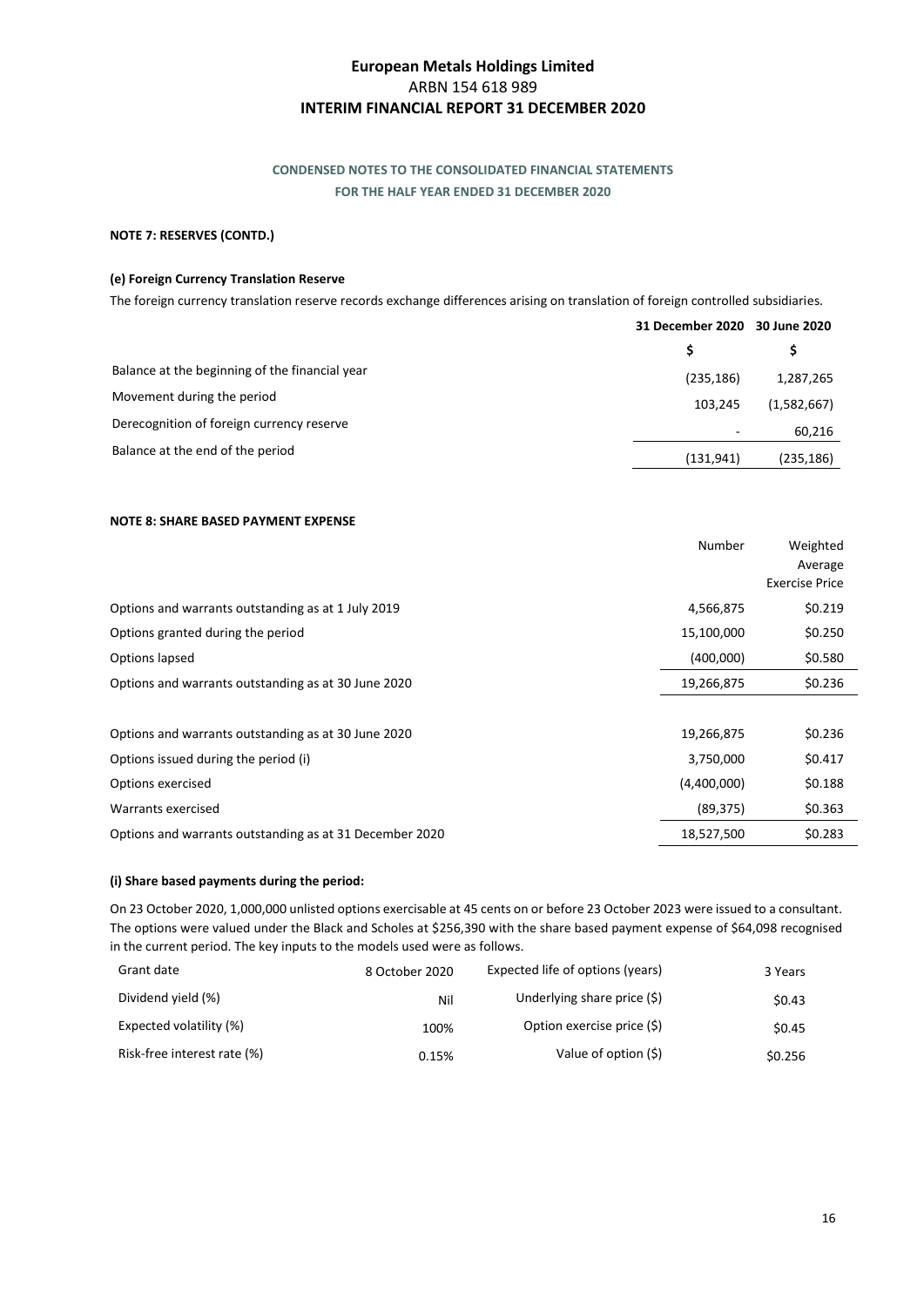## **CONDENSED NOTES TO THE CONSOLIDATED FINANCIAL STATEMENTS FOR THE HALF YEAR ENDED 31 DECEMBER 2020**

#### **NOTE 8: SHARE BASED PAYMENT EXPENSE (CONTD.)**

#### **(i) Share based payments during the period:**

On 23 October 2020, 2,500,000 unlisted options exercisable at 42 cents on or before 23 October 2023 were issued to a consultant. The options vest immediately. The options were valued under the Black and Scholes at \$686,205 as share based payment expense. The key inputs to the models used were as follows.

| Grant date                  | 21 September 2020 | Expected life of options (years) | 3 Years |
|-----------------------------|-------------------|----------------------------------|---------|
| Dividend yield (%)          | Nil               | Underlying share price (\$)      | \$0.44  |
| Expected volatility (%)     | 100%              | Option exercise price (\$)       | \$0.42  |
| Risk-free interest rate (%) | 0.24%             | Value of option (\$)             | \$0.274 |

On 17 July 2020, the Company issued 250,000 options exercisable at \$0.25 on or before 15 June 2022 to a consultant in accordance with the consultancy agreement dated 15 June 2020. The unlisted options vest immediately. The options were valued at \$36,331 using a Black & Scholes option pricing model with the share based payment recognised as share based payment expense. The key inputs to the models used were as follows.

| Grant date                  | 15 June 2020 | Expected life of options (years) | 2 Years |
|-----------------------------|--------------|----------------------------------|---------|
| Dividend yield (%)          | Nil          | Underlying share price (\$)      | \$0.26  |
| Expected volatility (%)     | 100%         | Option exercise price (\$)       | \$0.25  |
| Risk-free interest rate (%) | 0.26%        | Value of option (\$)             | \$0.145 |

On 17 December 2020, the shareholders approved the grant of 2,400,000 Performance Rights to Mr. Keith Coughlan and 1,200,000 Performance Rights to Mr. Richard Pavlik, with the vesting terms as below:

- 1. Class A shall vest upon an announcement by the Company to the ASX stating that the Company has executed an offtake agreement for at least 25% of the product planned to be produced from the Cinovec Project.
- 2. Class B shall vest upon the attainment of Project Finance for the Cinovec Project.
- 3. Class C shall vest upon an announcement by the Company to the ASX stating that the Company has made a Decision to Mine in respect of the Cinovec Project.

The Performance Rights will expire three years from the date of issue, after which the Performance Rights lapse and may no longer be exercised or converted. These Performance Rights have yet to be issued as at 31 December 2020.

|         | <b>Number</b><br>granted | <b>Grant date</b> | <b>Exercise</b><br>price | Term of<br>maturity | Share price<br>on grant date | <b>Total fair</b><br>value | % vested |
|---------|--------------------------|-------------------|--------------------------|---------------------|------------------------------|----------------------------|----------|
| Class A | 1,200,000                | 17 Dec 20         | Nil                      | 3 years             | \$0.87                       | \$1,044,000                | Nil      |
| Class B | 1,200,000                | 17 Dec 20         | Nil                      | 3 years             | \$0.87                       | \$1,044,000                | Nil      |
| Class C | 1,200,000                | 17 Dec 20         | Nil                      | 3 years             | \$0.87                       | \$1,044,000                | Nil      |

The total fair value of the Performance Rights is expensed over the estimated vesting periods. The share-based expense of \$132,218 was recognized in the statement of profit or loss and other comprehensive income for the period.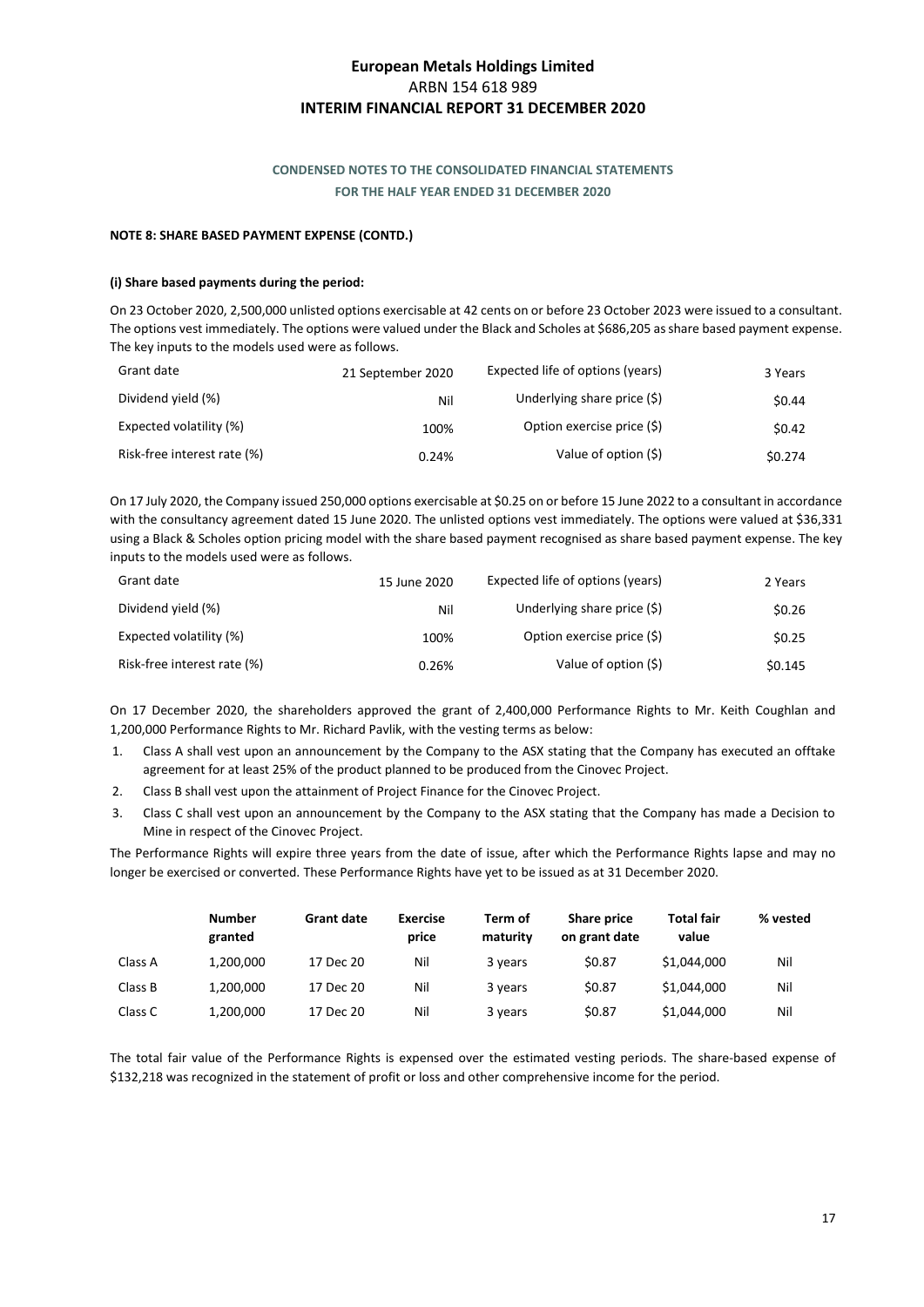#### **NOTE 9: RELATED PARTY TRANSACTIONS**

There have been no significant related party transactions since the last annual reporting date.

#### **NOTE 10: CONTINGENT LIABILITIES AND COMMITMENTS**

There has been no change in contingent liabilities and commitments since the last annual reporting date.

#### **NOTE 11: EVENTS SUBSEQUENT TO REPORTING DATE**

Ambassador Lincoln Palmer Bloomfield, Jr was appointed as a Non-Executive Director of the Company on 4 January 2021.

On 6 January 2021, the Company completed the issue of 1,463,734 CDIs in respect of the full drawdown of the Fund Facility Agreement between 6466 Investments Pty Ltd and the Company of \$1 million.

On 18 January 2021, the Company completed the cancellation of 2,000,000 unlisted options (exercise price \$0.25 expiring 31 December 2022) and the issue of 1,613,708 CDIs in lieu of these options in accordance with the terms and conditions of the consultant options held by European Energy and Infrastructure Group Limited. The CDIs have been issued for nil consideration per the terms and conditions of the options.

On 8 February 2021, the Company completed the issue of 6,454,546 CDIs to institutional and sophisticated investors at \$1.10 per CDI to raise \$7.1 million.

On 5 March 2021, the Company cancelled 3,000,000 unlisted options (exercise price \$0.25 expiring 31 December 2022) and the issue of 2,435,880 CDIs in lieu of these options in accordance with the terms and conditions of the consultant options held by European Energy and Infrastructure Group Limited. The CDIs have been issued for nil consideration.

On 5 March 2021 the Company issued 300,000 CDIs in satisfaction of a \$330,000 fee for the provision of digital marketing services and 1,200,000 warrants, exercise price of \$1.10 per warrant expiring on 31 January 2023, to an investor relations consultant.

Other than as outlined above, there were no other significant events after the reporting period.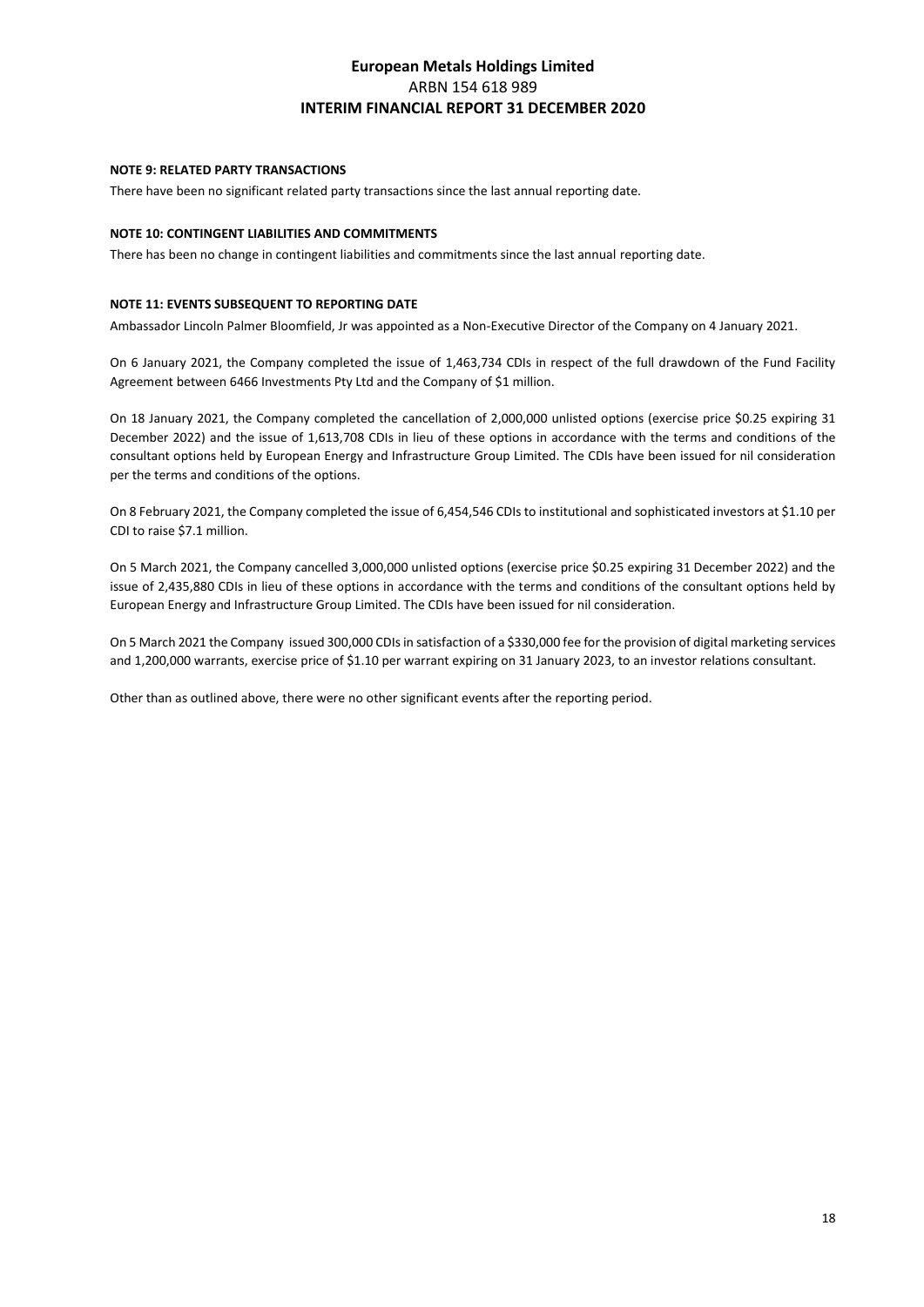#### **DIRECTORS' DECLARATION**

The Directors of the Company declare that:

- 1. The financial statements and notes set out on pages 7 to 18:
	- (a) comply with Accounting Standard AASB 134: Interim Financial Reporting and the Corporations Act 2001, and
	- (b) give a true and fair view of the Consolidated entity's financial position as at 31 December 2020 and of its performance for the half-year ended on that date.
- 2. In the Directors' opinion, there are reasonable grounds to believe that the Company will be able to pay its debts as and when they become due and payable.

This declaration is made in accordance with a resolution of the Board of Directors made pursuant to section 303(5) of the Corporations Act 2001 and is signed for and on behalf of the Directors by:

Keith Coughlan **EXECUTIVE CHAIRMAN**

15 March 2021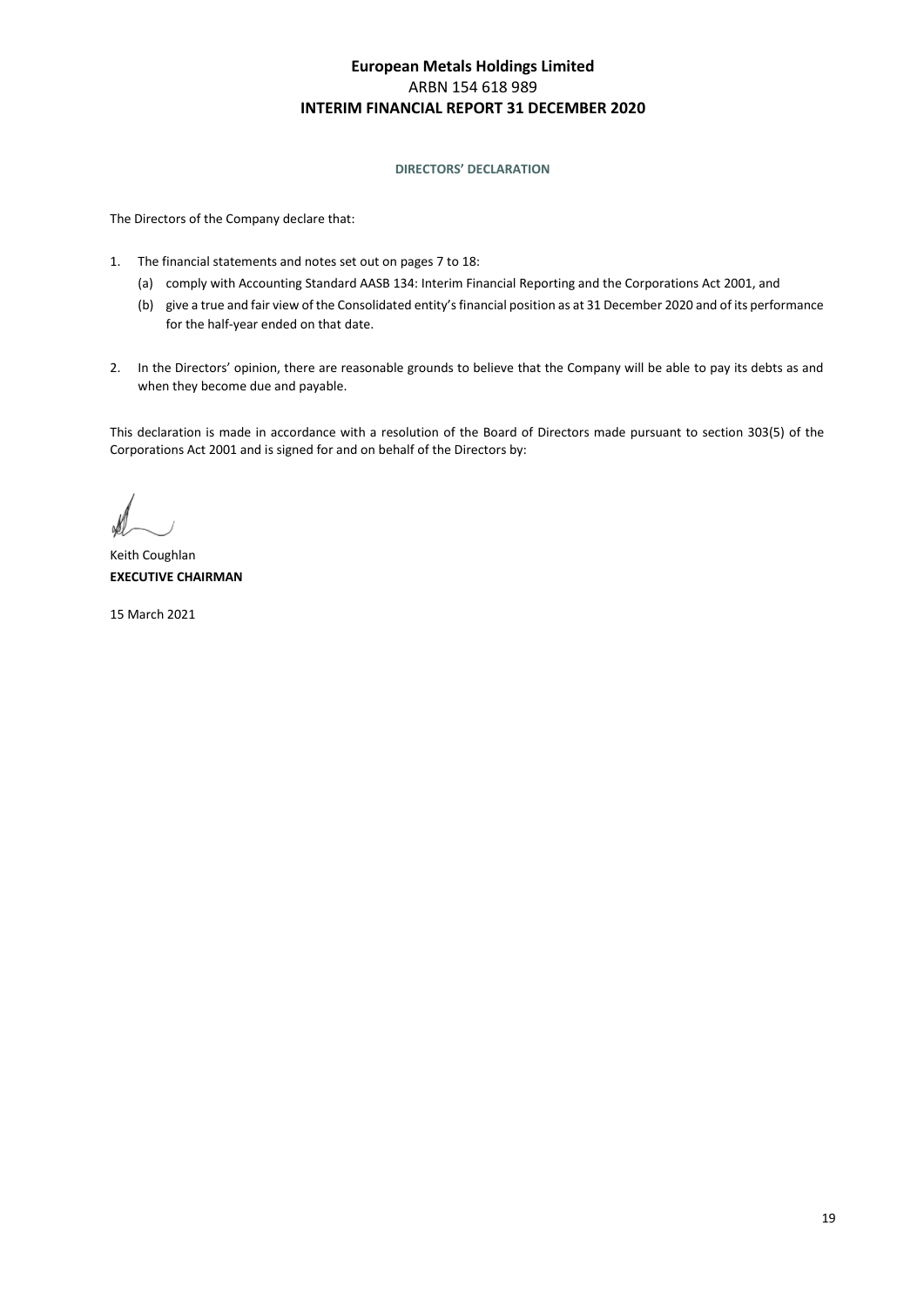Stantons International Audit and Consulting Pty Ltd trading as



Chartered Accountants and Consultants

PO Box 1908 West Perth WA 6872 Australia

Level 2, 1 Walker Avenue West Perth WA 6005 Australia

> Tel: +61 8 9481 3188 Fax: +61 8 9321 1204

ABN: 84 144 581 519 www.stantons.com.au

## **INDEPENDENT AUDITOR'S REVIEW REPORT TO THE MEMBERS OF EUROPEAN METALS HOLDIGS LIMITED**

## **Report on the Half-Year Financial Report**

## *Conclusion*

We have reviewed the accompanying half-year financial report of European Metals Holdings Limited ('the Company') and the entities it controlled ('the Group'), which comprises the consolidated statement of financial position as at 31 December 2020, the consolidated statement of profit or loss and other comprehensive income, consolidated statement of changes in equity and consolidated statement of cash flows for the half-year ended on that date, a summary of significant accounting policies and other explanatory information, and the directors' declaration.

Based on our review, which is not an audit, we have not become aware of any matter that makes us believe that the accompanying half-year financial report of the Group does not comply with the *Corporations Act 2001* including:

- (a) giving a true and fair view of the Group's financial position as at 31 December 2020 and of its performance for the half-year ended on that date; and
- (b) complying with Accounting Standard AASB 134 *Interim Financial Reporting* and the *Corporations Regulations 2001*.

## *Basis for Conclusion*

We conducted our review in accordance with ASRE 2410 *Review of a Financial Report Performed by the Independent Auditor of the Entity*. Our responsibilities are further described in the *Auditor's Responsibilities for the Review of the Financial Report* section of our report. We are independent of the Group in accordance with the auditor independence requirements of the *Corporations Act 2001* and the ethical requirements of the Accounting Professional and Ethical Standards Board's APES 110 *Code of Ethics for Professional Accountants (including Independence Standards)* (the Code) that are relevant to our audit of the annual financial report in Australia. We have also fulfilled our other ethical responsibilities in accordance with the Code.

We confirm that the independence declaration required by the *Corporations Act 2001* has been given to the directors of the Company on 15 March 2021. We confirm that the independence declaration required by the Corporations Act 2001 has been given<br>to the directors of the Company on 15 March 2021.